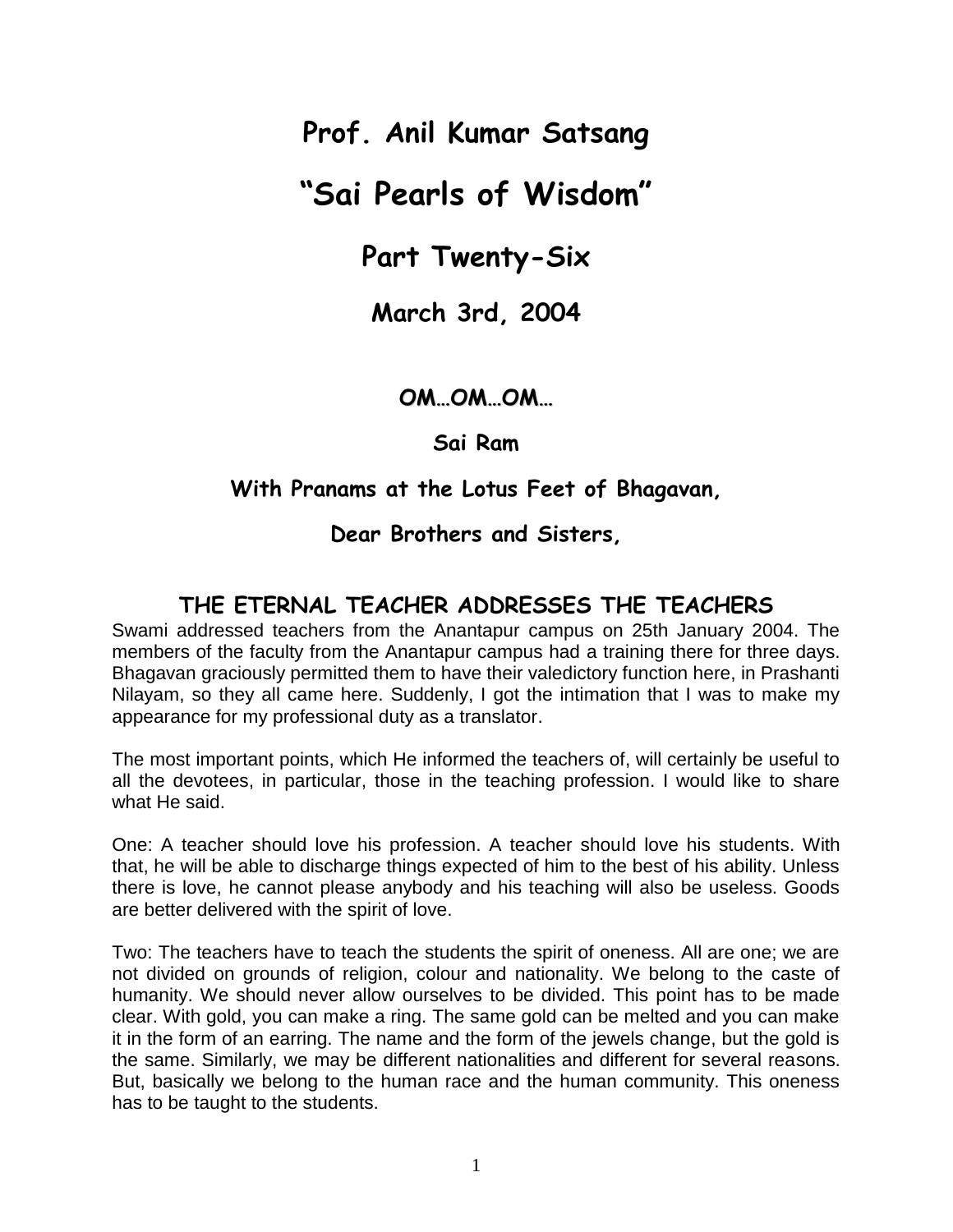Three: The spirit of patriotism should be inculcated into students committed to our care. They may be from any country. Americans should be taught to love America. Germans should be taught to love Germany. You should love your country. You should love your culture. You should be committed to your country. The teachers should include the spirit of patriotism in the minds of the students whenever an opportunity comes. This is very essential.

Four: Unity is very necessary because all teachers, students, parents, management and administration, all sections have only one goal; that is the dissemination of knowledge. We watch our children's progress, their advancement and their character. There should be a unifying factor. Under no circumstances, should we be divided.

#### **"I WANT YOU"**

Then Bhagavan said, "I love you very much. If you start doing your duty, I am ready to give you anything that you want. Anything! I take care of you, your families and your health. Swami will always support you. Remember this point!"

This gives us a conviction and courage to stand by our own selves with the support of God, because that day, Bhagavan gave His assurance.

Then someone asked, "Bhagavan, how is Your health now?"

He said, "Nothing had happened to Me. I am fine! I am fine!"

Someone else asked, "When will You come to normal walk?"

"I am walking. I am fine," He said.

He says nothing had happened to Him. He says that He is fine.

Then somebody said, "Swami, we want You."

Baba replied, "I want you! I want you!"

Bhagavan also conveyed one thing to the teachers, which I want to bring to your notice. When He was just about to leave the interview room, He said, "Understand that God is in everybody in the form of  $T$ ."

When I say, "Who are you?" you reply, "I am so-and-so." Everyone says 'I'. This 'I' is Divinity in you. This 'I' is common to everybody. Once we understand this commonness of 'I' in everyone, we stand united.

Bhagavan also said to those teachers, "For three days, you have had a conference on education in human values. Do you think that you are importing values from anywhere? Where are the human values? Are you learning them? You are a human being, right!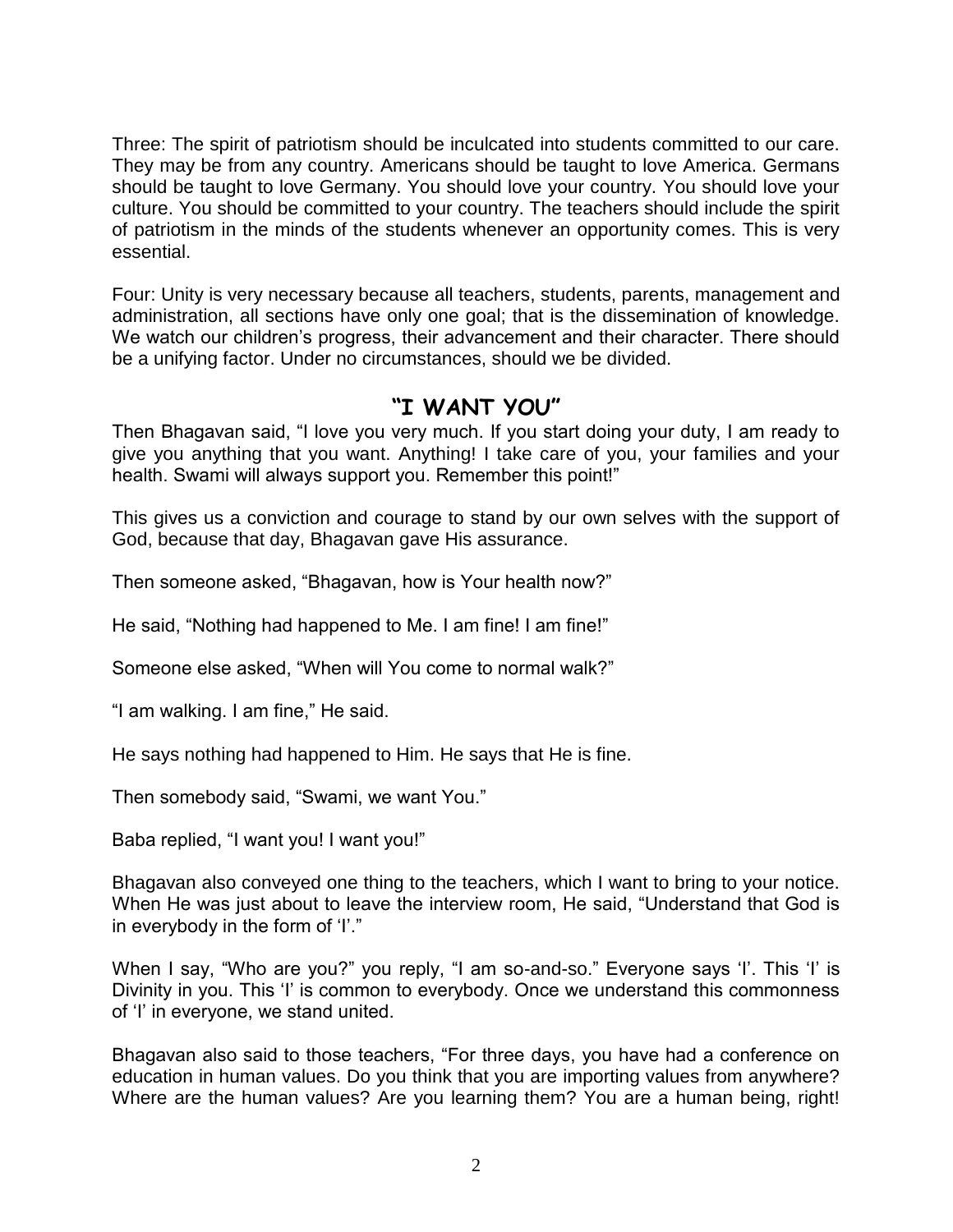So, you were born with human values. A tree is not acquiring the quality of a tree. An animal is not learning the quality of an animal. So, also a human being need not learn human qualities, because he is already born with them."

What we are trying to do in a teacher's conference is just remind ourselves of these human values, which are latent in us, which have been there all along. That's all! The job of a teacher is to bring out those values, which are already present in the children.

Bhagavan also said, "This is the task for which I have come - to remind you of your value, to remind you of your Divinity. Whoever does this job will have My bounteous blessings." These are the things that Bhagavan told the teachers that day.

# **BHAGAVAN'S WEDDING GIFT FOR A STUDENT'S SISTER**

I am also happy to let you know that Bhagavan did two important miracles that day. Having come out of the interview room, suddenly, He called one boy. Then, He just looked at him and took the wedding card he had for his sister.

The boy said, "Swami, this is my sister's wedding card."

"OK," He said and told the boy to go and sit.

The boy went and sat in the tenth or fifteenth row, which was his seat that day. At the end of *arati*, he finds there in another cover, the *Mangalasutra*, the sacred knot or the golden chain, which is given to the bride on the wedding day. The boy was thrilled and he told me.

I was very excited to hear this. I have been sharing this with as many groups as possible because you must have understood my temperament. I cannot be at peace unless I share whatever I know with everybody. Yes, it is the greatest delight!

## **ANOTHER VIBHUTHI WONDER**

I can also share with you another miracle. There is a district by the name Khammam about a fifteen hours drive from here. There is a very small village close to Khammam by the name Chilukuru. Our seva dals went there and started doing some service. They noticed a Hanuman temple there, which was dilapidated and neglected. There was no priest, no daily worship, nothing whatsoever. So, the seva dals cleaned the whole premises; they whitewashed the whole temple. While they were there, they kept Baba"s picture.

From Bhagavan"s picture, *vibhuthi* started flowing continuously. Those seva dals were immensely happy for the kindness of Bhagavan, approving and accepting their service to Hanuman. In doing this, Swami was establishing that He and Hanuman are one and the same.

The seva dals also did *bhajan*s there in the temple premises. They saw Baba"s face in the photo, full red in colour. Normally, Hanuman"s face is smeared with the red colour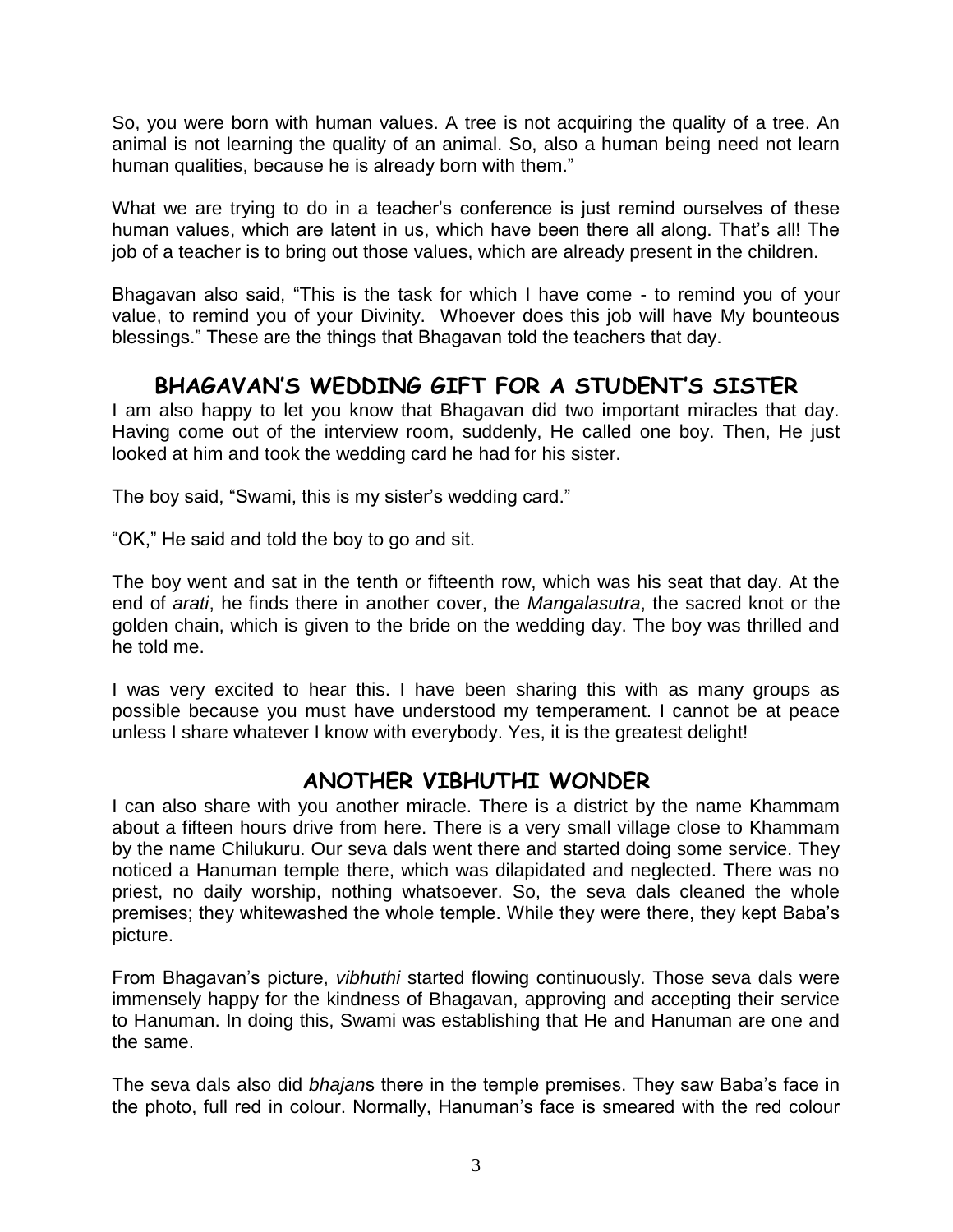(vermillion), as most of us must have seen. They noticed the same thing on Baba"s face. I also wanted to share this had happened.

#### **SPIRITUAL CONVERSATIONS**

Now, I want to bring to your attention to an interesting conversation I had with some friends on 7th February 2004. I was so happy to talk with them, and after it, I informed Swami about it. He was very happy. He heard all that I said, and at the end He said, "You learn from them. They are far better than you." I was happy to hear those comments from Bhagavan because it is so nice to be corrected.

Bhagavan always says, "Those who are under the lamp cannot see the light because they are standing under the shade. The lotus flower will be able to attract bees from a long distance. Yet, the frogs and snakes surrounding the flower do not know its value. Similarly, those of you who are staying with Me, you do not know My value. Foreigners coming from long distances, they know My value more than all of you."

This is not simply a compliment to foreigners. It is hundred-percent truth. I know because the places I visited abroad and the people that I talked with certainly certify what Bhagavan said.

As I said earlier, I do not mind repeating: No one is a foreigner here in Prashanti Nilayam. No one is a foreigner. It is the wrong thing to say that. Those who have not come here are foreigners. Those who have not seen Baba are foreigners. We all belong to Him. He is our Father. How can you say that they are foreigners? I do not accept it.

Moreover, the Self in you, the spirit in you, the consciousness in you, the *Atma* in you is very much the same in everybody. We belong to the kingdom of the spirit, the kingdom of heaven. How can there be a foreigner in the kingdom of heaven? We are all one. That"s what I sincerely believe.

In this context, a funny thing happened. I met some devotees from different countries. Somehow, I was just passing by them for my usual evening walk. Suddenly they said, "Anil Kumar, why don"t you spend some time with us?" Naturally, I went there.

I asked them, "If you allow me, I would like to interview each one of you. Would you like to answer my questions?"

They said, "Why not? We will happily do it."

Mind you, I informed Swami of these things. That's why I am sharing this with everybody here. The questions I put to our friends and the answers that they gave, I am sure, will be highly profitable to everybody.

## **I HAVE NOTHING TO ASK - FATHIMA**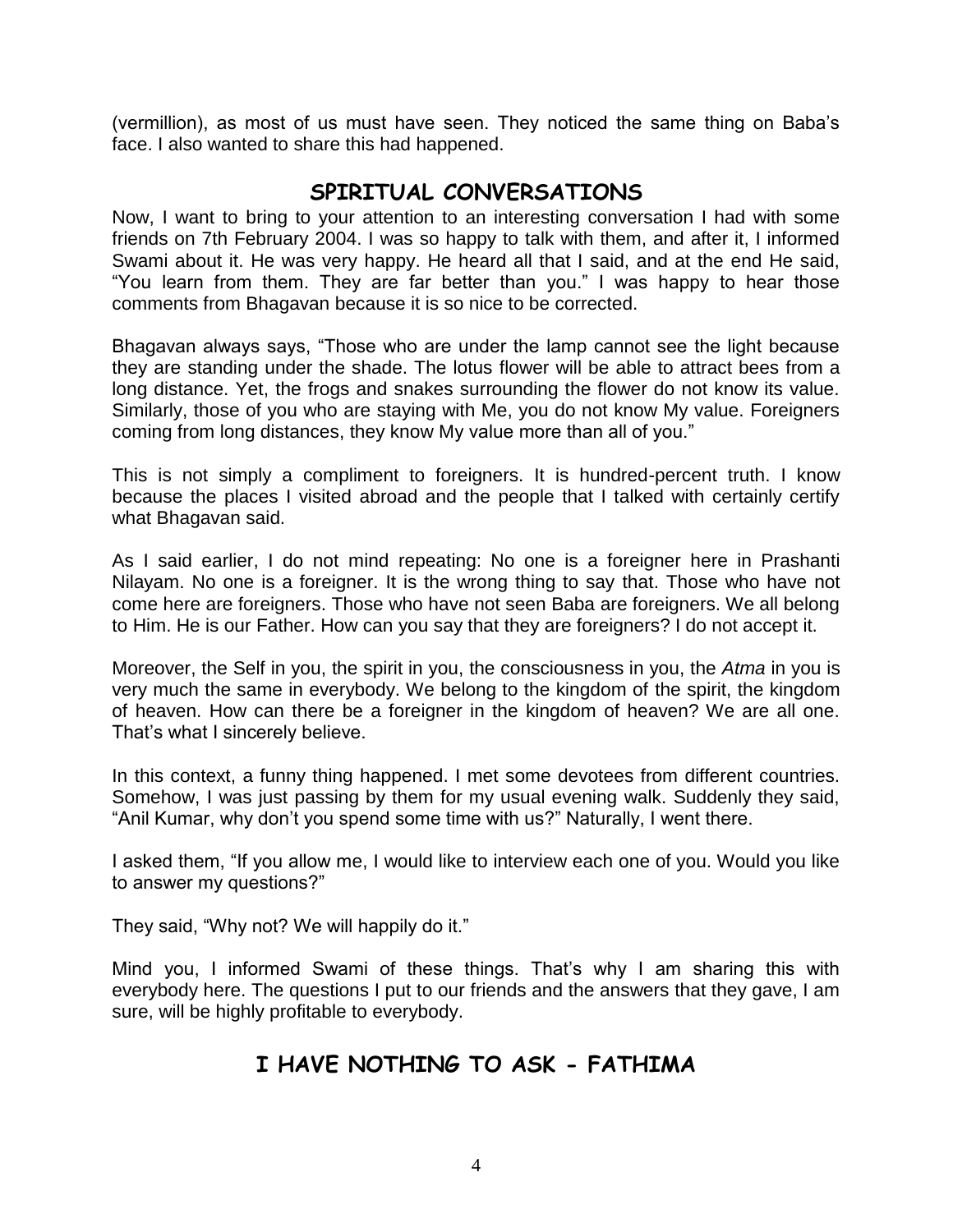The first devotee belongs to Brazil. Her name is Fathima. She is a school administrator. She runs some of the educational institutions there in Brazil. I asked her some questions and she gave wonderful answers. Swami was very happy to hear those answers.

The following are the questions and the answers:

**Anil:** "Is this the first time that you have come here? Would you tell me your experience please?"

**Fathima**: "Yes! This is my first visit. If you ask me to give my experiences, one experience is this: When I have Bhagavan"s *darshan*, I feel as though I am receiving energy from Him. I am very energetic now. I am very enthusiastic after having had Bhagavan"s *darshan*."

(When I told this to Swami, He was immensely happy. My conclusion to this answer is this: We should also be ready to receive that energy. We should be sensitive. We should be receptive. We should be prepared to receive. That lady, a great devotee, was so sensitive with an open mind and heart that she could receive Bhagavan's energy. That"s really fantastic.)

**Anil:** "What desires do you have to place in front of Bhagavan if you are given the chance?" (Look at this. Ah! What an answer she gave!)

**Fathima:** "Truly speaking, Mr. Anil Kumar, I don't desire anything." (I don't think there is at least one in ten thousand who would say that.)

"I have nothing to ask; I am desire-less. And I do not even desire an interview. No! What I do desire is this – to improve the spirit of love within me, and share that love with everybody around. That's what I want. Nothing more is required."

(When I said this to Swami, He said, "See, those people don"t have desires. You fellows are full of desires. There is no end at all. That is the level of their devotion.") (*Laughter*)

**Anil:** "Being this is your fist visit here, what are taking from here, Prashanti Nilayam?" (Oh! What a wonderful answer she gave!)

**Fathima:** "The sweet Name of the Lord and His beautiful Form, His wonderful teachings and a number of books on Sai literature. I am taking these things with me. That's all. I do not want anything else."

**Anil:** "Going back to your place, what do you want to do there? You have been here in Prashanti Nilayam for quite some time. You say that Bhagavan very well influenced you. What is it that you propose to do back in your native place?"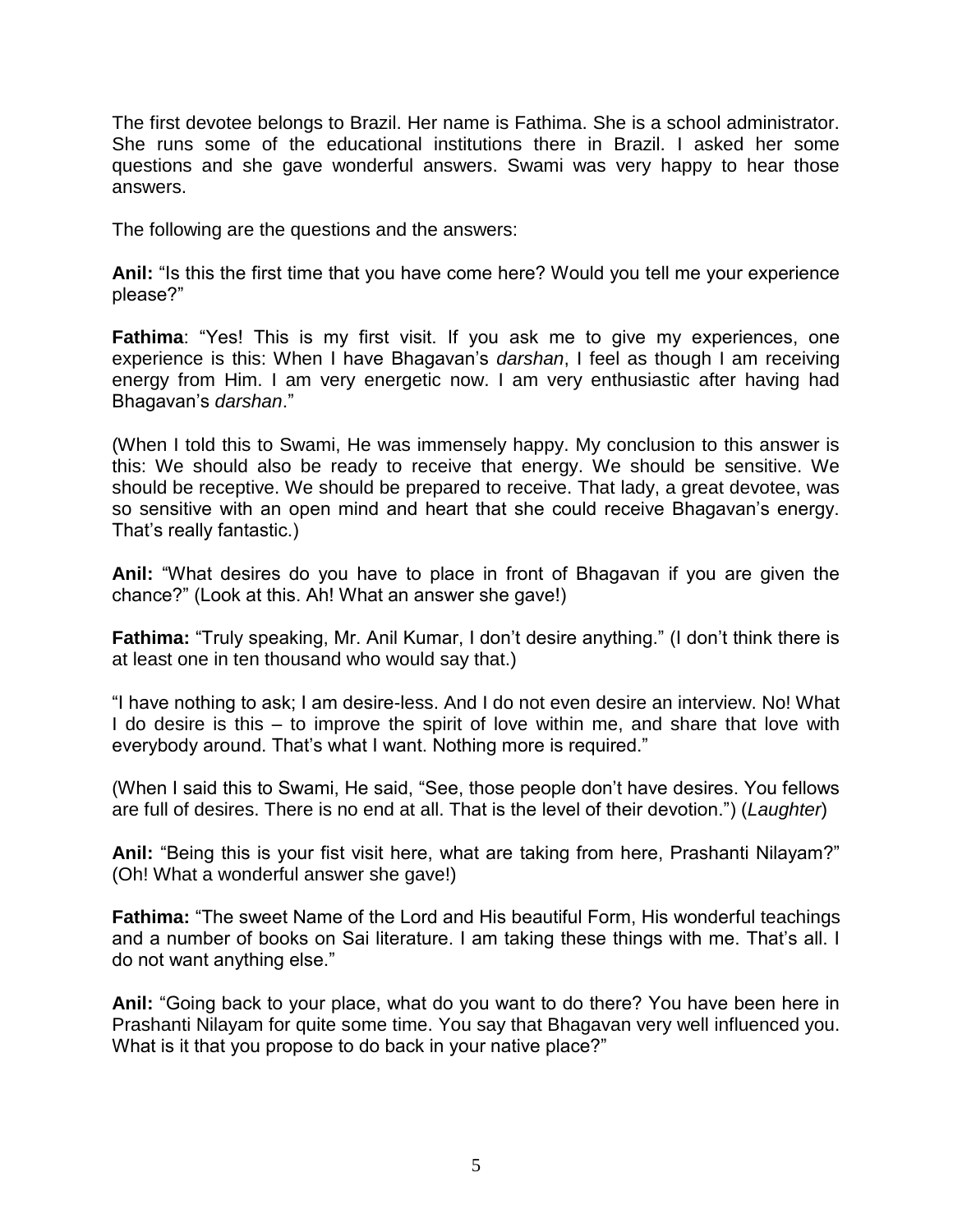**Fathima:** "Mr. Kumar, I am very anxious to take to the process of meditation. I want to spend a long time in meditation. I am very much determined to transform myself. I have realised that I need purity of mind. I will work on myself. I have determined to turn my mind inward so that I will have the experience of my consciousness or *Atma*. I want to do this back in my native place."

That is the level of a devotee, I tell you. Really I was wonderstruck! I know that each and every one of you also is of that standard. This is only a random sample, which I am giving. You are also great. (*Laughter*))

**Anil:** "How are you feeling meeting me here now? This is North 5 block evening time. We are sitting under the tree. It is nice meeting you. How do you feel here now?"

**Fathima:** "Mr. Anil Kumar, I feel I am light; I am unburdened; I have no more worries and anxieties; I am very happy. My only wish is have this spirit of being light in weight, without carrying a head-load of worries. I want to experience the same thing at my native place. Let me be as light as possible even there also."

**Anil:** "What are the things that you have observed here which you want to implement there?"

**Fathima: "**Two things I have learned, which I want to faithfully implement there. One is faith in Swami, unwavering faith, steady faith in Swami. The other is love. These two things, I want to implement there. I want to share them with my colleagues all over the country. I want everybody to realise that we are all bound by Divine energy. We are all united by Divine energy; therefore, we should never be divided. Divine energy unites us. We should be conscious of this fact. This is the true relationship. Having been united by Divine energy, we are all one. This has to be realised and experienced by everybody."

**Anil:** "Madame, after you go home, what will be the first noticeable change that could happen in your lifestyle?"

**Fathima:** "I have one maid servant. She does a lot of work, cleaning and cooking. She is a caretaker; she does all the work. After having come to Swami, I have decided to love her, to have some sympathy, to have some kind of forbearance, to have the spirit of tolerance for her and co-operate with her. I have decided that I should help her more than I have been and I should also serve her now and then. She has been serving me. I should also serve her. This is what I will be doing immediately after going there."

**Anil:** "You appear to have learned many things here. We are very happy about it. But let me ask you one plain question. What is the thing that you observed, which will be difficult to practise there? Out of all that you learned, what is it that will very difficult to practise there at your place?"

**Fathima:** "To get rid of my ego. It is the toughest problem."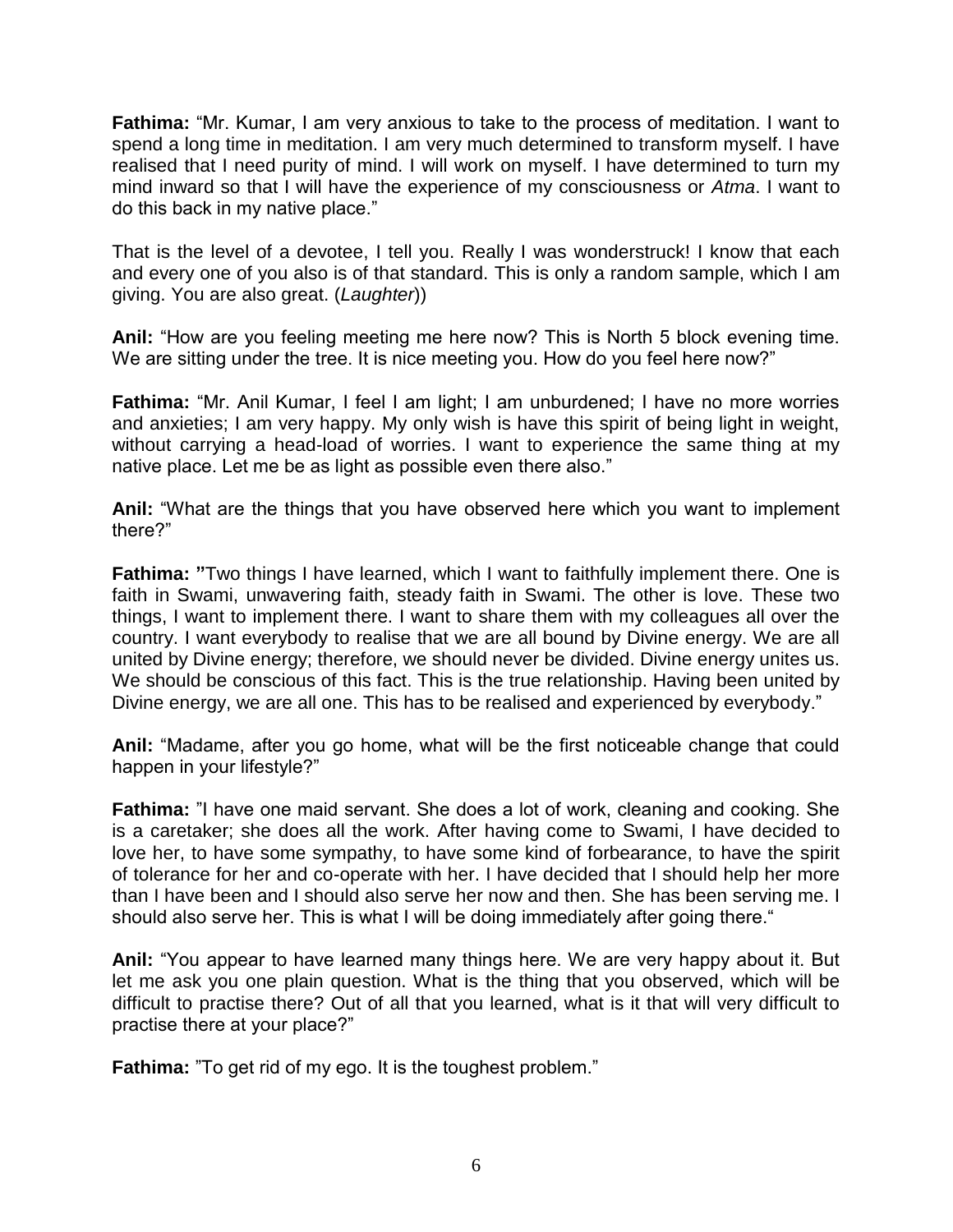**Anil:** "How do you know?"

**Fathima:** "I had an opportunity to serve in the Westerner's canteen. I was serving and suddenly we came to know that Swami"s car was coming to that side. I left my work and came out of the canteen, so that I could look at Swami and Swami could look at me. However, He did not turn His face towards me. He turned His face the opposite direction, as if I was a non-entity. For the first time, I learned that I should be egoless."

(She also confessed that it is the ego that stands between God and herself. To break this ego is a tough job.)

**Anil:** "I may be wrong, but I think, your country is full of people who are worldly, materialistic. Do you think that there is an over-dosage of spirituality in Prashanti Nilayam? How are you going to balance the extra dose of spirituality here and the overdosage of materialism there? How will you establish balance?"

**Fathima:** "Mr. Kumar, I do not think that materialism and spirituality are contradictory. I don"t think they are opposite. They are complimentary. They go together, hand-in-hand."

She gave one example from her life. She has three daughters. She holds a very big position, with status and she is quite rich, with no idea of what service is. Unfortunately, when she was travelling by car, she met with an accident and she was hospitalised for six months. Everybody served her. Her three daughters served her most faithfully and affectionately.

She told me, "It was the first time that I realised the value of service. Everyone needs to serve because later we may need to be served. The need of service, the importance of service, I have learned here. Furthermore, I am also convinced that if I serve, Bhagavan will take care of my family. If I serve Him, the Lord will take care of everything else. Therefore, if we move in the world with God in our heart, we will not find anything contradictory in His world. We will not find materialism and spirituality running in opposite directions. They are not opposite polarities. No! They are just parallel, running hand-in-hand."

## **I SEE HIM IN MY HEART - JOVAN**

Then I talked to a second person sitting there. His name was Jovan. He is a geologist. He hails from a place close to Croatia by the name Serbia. I also shared with Swami the answers he gave to my questions.

**Anil:** "Brother, how many times have you visited Bhagavan?"

**Jovan:** "This is my third visit. I feel like visiting this place again and again because I am drawn, I am attracted by His magnetic Love. I believe that I could visit this place repeatedly because of His grace. I pray to Him that He will bless me with many more opportunities of being here in the future as well."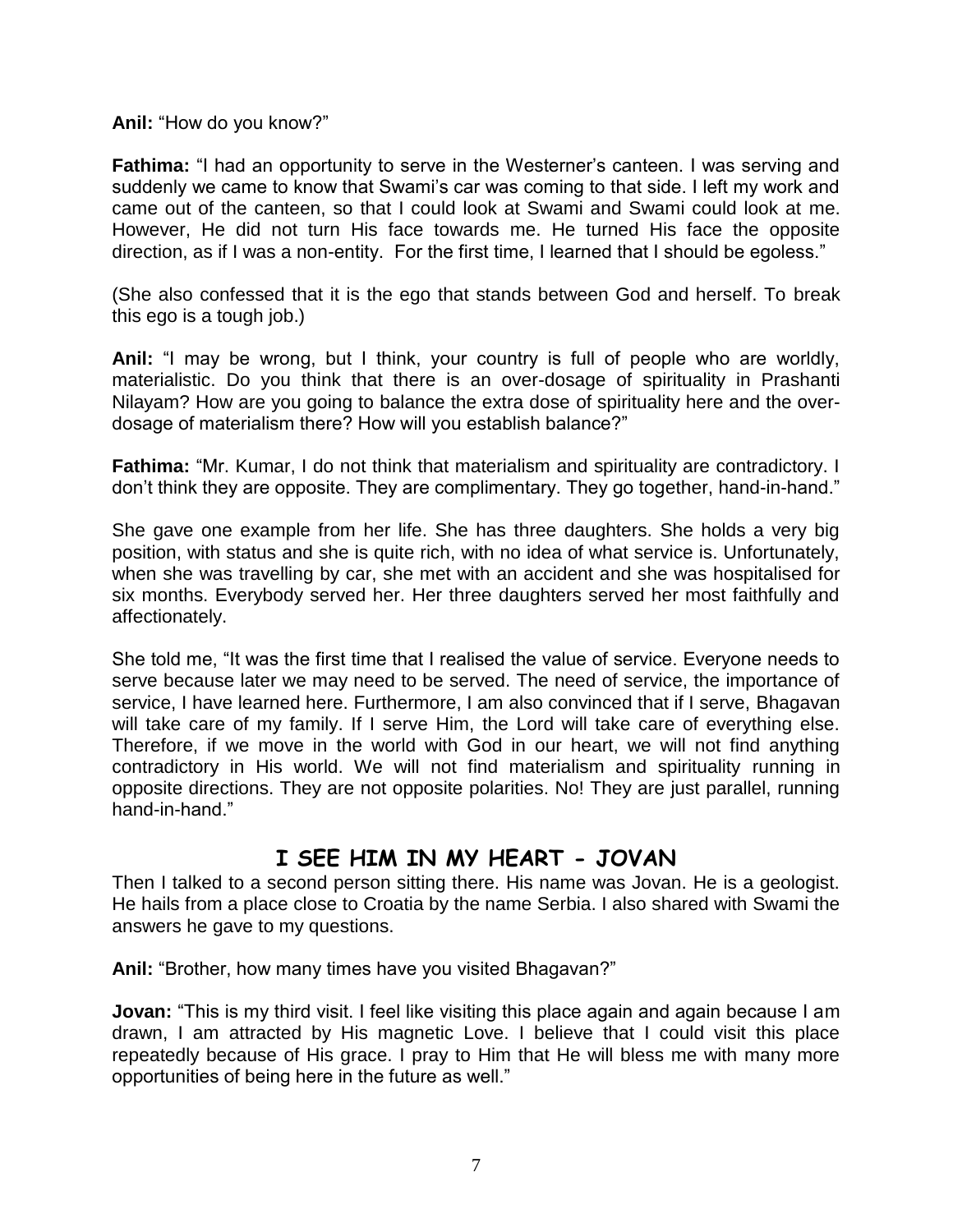**Anil:** "All right! Congratulations for having made three successful trips to this place. You are really a chosen devotee. Undoubtedly, you are quite a lucky one. But, I am inquisitive to know what had happened at the end of every visit? How were you benefited by each visit?"

**Jovan:** "The first time I looked at Bhagavan, I saw my father in Him. I felt as though my father had been waiting for a long time to receive me. I felt that my dream had been realised. In fact, the first time I saw Bhagavan"s photo, tears started rolling on my face. I did not know how it happened! I could not control this until I made my trip to Prashanti Nilayam. That was my first experience here."

"In the second trip, I had the blessing of being granted an interview. Swami gave me an interview and I had *padnamaskar* seven times!" (This man counted also! Good!) "My joy knew no bounds that I could have that infinite happiness. How can I experience all this? During my second visit, I saw Baba as my mother. I experienced all the love, concern, care, everything."

"At the end of my third trip, I developed a feeling that no anxiety, no worry, nothing whatsoever would bother me. There is someone to rely on, someone to depend on and someone to take care of my life. At the end of the third visit, I am so happy."

**Anil:** "Well, OK! How do you experience Baba at your native place, Serbia?"

**Jovan:** "Again and again, Swami appears in my dreams. He conveys messages to me, giving me direction and guidance whenever I need it. He solves many of my life problems. In fact, I have no words to thank Him for all the guidance, for all the direction that He has mercifully given to me. I also remember one statement that Baba made to me, which is ringing in my ears until this date."

**Anil:** "What is that?"

**Jovan:** "Long life is not important. Divine life is important. It is not important how long you live. It is more important how spiritually you live, how religiously you live, how you practise your *sadhana* during this life span. That is more important." Since then, I decided to practise His teachings both in word and deed."

(Swami was telling me, "See how those people are reacting. Because of their devotion, they are getting such wonderful feelings. You fellows are empty.")

**Anil:** "Sir, if there is no objection, would you like to share one of your experiences with us?"

**Jovan:** "Once I had to land at Frankfurt to catch my next flight. As you know, Frankfurt is a very big airport with so many gates and so many flights just going and coming, like mosquitoes over here. Believe me, the gate I had to go to happened to be 108. This thrilled me. Then another time, I missed my flight and I could not have my baggage with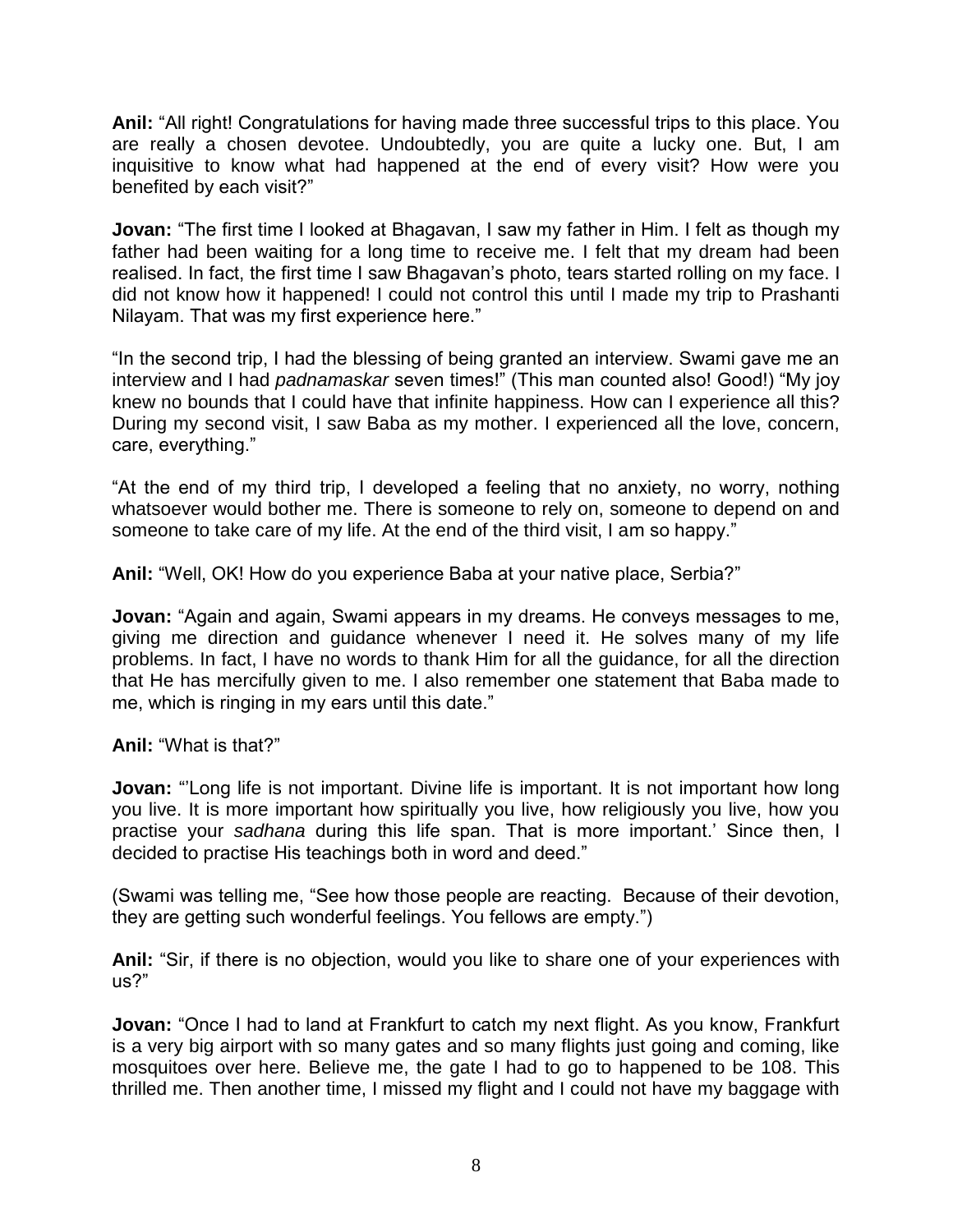me. I missed my baggage. It took two days and Lufthansa Airlines paid me some amount towards the delay. They paid in Deutschemarks, 108 again! Well, I was speechless. Then I joined a new company. Every employee has a number, and my number is 108! I do not think all this is a matter of coincidence. No! It is all Bhagavan"s will. That's what I believe."

**Anil:** "Sir, would you tell me your first change or transformation after being here?"

**Jovan:** "Look here, Mr. Anil Kumar, the first change was that small mistakes in me started appearing as big, gigantic. The big mistakes of others started looking very small. I also learned how to pardon everybody. I learned that in every need I should transform and reform myself."

**Anil:** "You look so happy. I am so happy to see you. Good! If one cannot be happy here, where else can anyone be happy? Impossible! This is the place of bliss. I am so happy you are in a blissful mood. I have one small question. If you don"t mind, please answer. Do you ever feel frustrated and depressed?"

**Jovan:** "Why not? I am also a human being. There have been many moments of depression and frustration, but one thing makes me feel very much pain."

**Anil:** "What is that problem? What causes you pain?"

**Jovan:** "Every year, I make so many resolutions, so many decisions. Each time, I fail to implement even one. I feel so bad about this. In spite of so many resolutions and decisions, I am not able to implement even one. This is really painful! I think it is a sign of mental weakness. This point frustrates and disappoints me."

# **I WANT A LASTING CHANGE - DUBRAVKA**

Then I met the third person, a man by the name Dubravka. He hails from Croatia and he is a businessman with vast experience.

**Anil:** "Sir, I don"t think you have come here for the first time. As I look at you, I think you are a senior devotee. You must have come here many times. Would you please let me know how you came to know Swami?"

**Dubravka:** "Yes! This is my second trip. It is all Swami's grace and His will. In Croatia, I participate actively in Sai centres. There I have heard many of Bhagavan's cassettes. I have heard several of Bhagavan's discourses. I am familiar with Sai literature. I have also seen many of Bhagavan"s videos. As I watch those videos, I feel as though I am transported to Prashanti Nilayam. These things really amaze me. These things have drawn my attention quite a lot. Bhagavan"s service to humanity is unimaginable, beyond all dimensions. His spirit of sacrifice attracted me."

**Anil:** "Sir, would you please tell me one important personal experience?"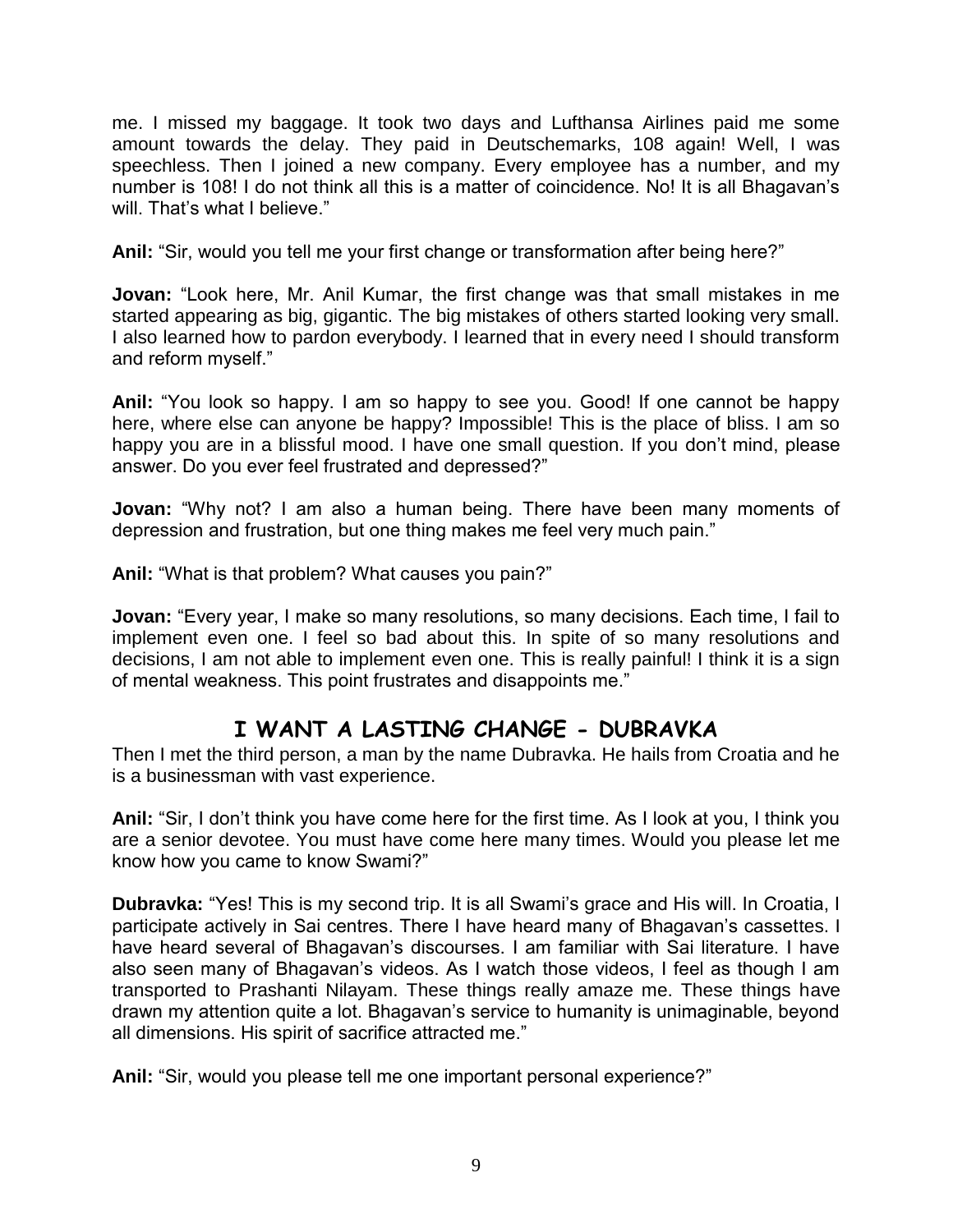**Dubravka:** "Mr. Anil Kumar, I do not know whether you are going to believe me, but what I am telling you is a fact. In Croatia, as we sit in the *bhajan* centre, immediately after one *bhajan*, I see Prashanti Nilayam in front of me and Baba giving *darshan* to everybody. I see the whole of Prashanti Nilayam at the end of the first *bhajan*, just as you see any film projected on the screen."

"Another thing has also happened. After returning from *bhajans*, I wanted to visit one of my relatives. When I decided to go, I saw His form right in front of my eyes. Then the next morning, as I was about to go and visit him, what happened? When I opened my door, I saw this relative at the doorstep. I did not need to go to him. He already came to see me. All these things happened because of Bhagavan's grace. I think it is all His will. I could narrate many experiences that you might not believe. In fact, I am quite astonished and surprised at my own experiences."

"I will tell you, something else. My life partner is a Muslim and he had no faith in Bhagavan. He had no idea of ever visiting this country, but slowly he too has become a devotee. He started desiring to visit this place and have Bhagavan"s *darshan*. This is Sai"s miracle!"

**Anil:** "When you saw Bhagavan for the first time, how did you feel?"

**Dubravka:** "Somehow, I felt nearness. Not only that, when I saw Swami, I felt cosmic energy coming into my body. I felt that I was as strong as an elephant. Yes, I feel very strong now. I feel that my intellect is awakened. I feel an outburst of my devotion. I also feel a sense of detachment and discrimination within me. This is all because of Bhagavan"s compassion and mercy."

**Anil:** "How would you like to be after reaching your place? After going home, how would you like to be, having been influenced by your visit to Prashanti Nilayam?"

**Dubravka:** "Mr. Anil Kumar, you may call it anything – self-evaluation, self-assessment or self- enquiry. I want to audit my own life. I want to evaluate my own life. I want to proceed along the path of self-enquiry. That"s what I have decided. I pray that I should be kinder and more compassionate, that I show concern for everybody. From this day, I want to talk more sweetly and softly than ever before. I am just examining what change could be possibly brought within me, having been here. I should strive hard for spiritual advancement, not for worldly gains."

"As I see many of our devotees, I find a change in them which is temporary, which is momentary, which is emotional. I do not want such a change. I want an everlasting change in me, a change that will be permanent, so that I can be an evolved soul. My immediate concern is how to be free from this bondage? How to attain liberation? How to mold my life, in accordance to these ambitions of mine?" That's my present position.

**Anil:** "What each of you has said is true. Everything goes as per Bhagavan"s will. Yet, we have our own plans; we have our own ideas. Don"t you think that we should also put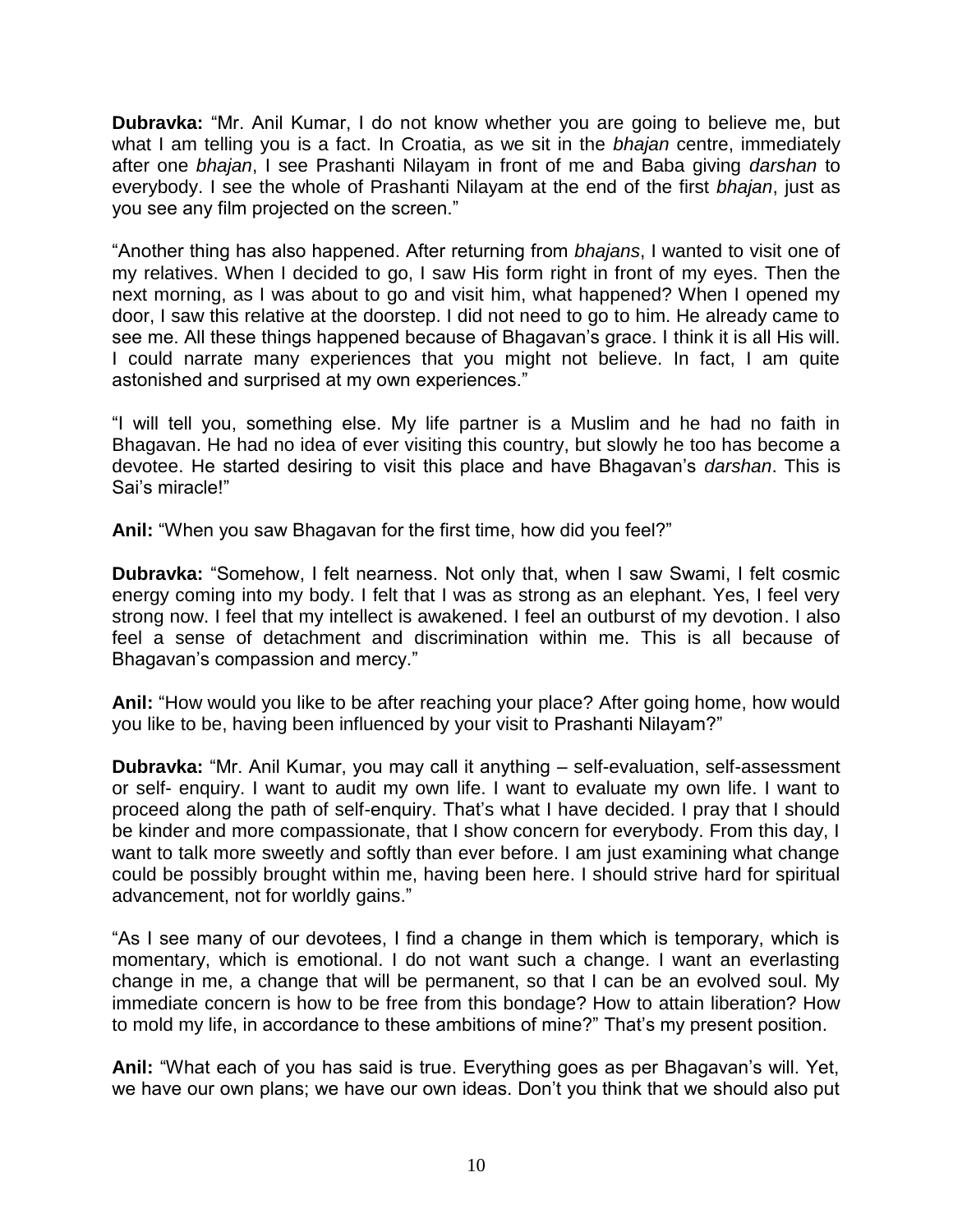in our own effort? Don"t you think so? For our effort, we pray for His grace." One more question, "When would you like to come back to Prashanti Nilayam?"

**Dubravka:** "Mr. Anil Kumar, that thought does not arise in my mind at all. Why? I experience Swami in my country. I experience Swami there at my residence. I experience Swami in my heart. So, the thought of my next trip does not arise. Everywhere, I feel Divine vibrations more powerful than electro-magnetic waves. We are experiencing them all. To tell you honestly, we experience nearness there more than here. I cannot estimate the Divine energy that we receive from Swami. All of our experiences and the miracles in our country are strengthening our faith day-to-day. We are stronger in our faith than ever before. Would you please tell me where Swami is not in existence? Swami is everywhere, whether it is Croatia or Malaysia. He is everywhere! The moment I start singing His glory, I immediately feel Him. What more do I want?"

## **HE IS ALREADY THERE IN ME - FEVERIN**

Then I met the fourth gentleman, a man by the name Feverin. He hailed from Slovenia. He was a young man and very much reserved. While all others had been laughing, enjoying and joking, this man was quite serious, quite reflective, meditative and contemplative. Oh! I thought he might not like me to put more questions.

When I turned to him, he said, "Sir, I don"t feel like talking much. Please don"t put too many questions. My desire is to learn from the devotees here and from this place. That"s all. My only *sadhana* is to recapitulate, to remember, again and again, the happy moments of my stay here. That's all."

I said," All right! But, I'll just ask a few questions, not many; don't worry!"

**Anil:** "Young man, what you said is quite right. You say that you do not feel like talking much. Swami wants us to work more and talk less. Swami really appreciates that. You are really following Swami"s teachings. I can understand. In fact, as I look at you, I feel that you are practising Swami"s teachings more than all of us put together. I am very happy to note that. But, out of curiosity, I want to know your spiritual experiences, briefly, if you don't mind."

**Feverin:** "I have been visiting this place for the last ten years." (He was quite a young man! Wow! Good!)

"There in Slovenia, I saw Bhagavan"s video. On the video, we could watch Bhagavan doing *Abhisheka*, the pouring of *vibhuti* on the Shirdi idol from days gone by. I also watched Swami materialise *kumkum* (vermillion) and turmeric and shower it on the Shirdi idol. That scene drew my attention. That brought me to Bhagavan the first time."

"Then I developed interest in spirituality. I wanted to know spiritual truths. I read almost all the books of Bhagavan. I have heard His messages and I actively participate in Sai centre activities. I necessarily visit Prashanti Nilayam every year. I have been doing this most religiously for the past ten years."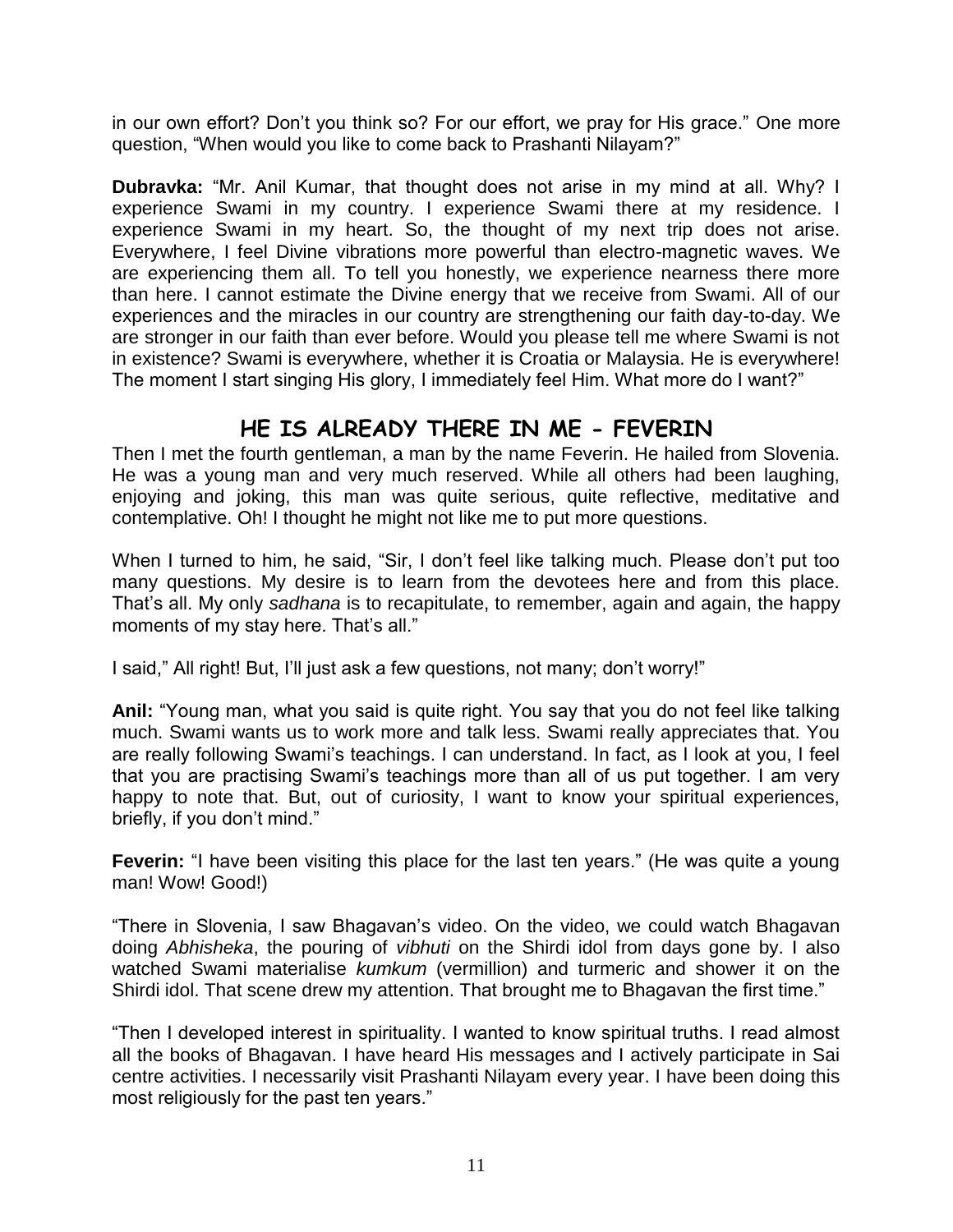(Since he said that he had read Baba"s literature and had been visiting this place for ten years, I could understand that he was on a different level. Then, I wanted to put another question.)

**Anil:** "Would you please let me know how Swami entered into your life?" (See the answer; he said it like a bullet. I could not open my mouth after listening to it. You know what he said?)

**Feverin:** "Mr.Kumar, you ask me how Swami entered my life? No! Swami was already there in me. Where is the question of Swami entering into my life? He is already there." (It was almost an electric shock to hear that answer from him. Hats off to his intellect! May Baba bless him!)

"When Swami is inside and outside, when Swami is everywhere, your question is out-ofquestion, because He is everywhere. It was wartime and we had to shift our family. Swami protected all the members of our family. We are very grateful to Him; we are highly indebted to Him. If we are safe and secure today, it is because of Bhagavan"s grace, because we had to run away from our homes during the war. In those challenging, testing moments, Swami came to our rescue. I personally feel that Swami is guiding me. Every day, He is leading me. That's my feeling."

**Anil:** "Young man, I know, in the beginning itself, you said that you were not prepared to answer many questions, so this is the last one. Please answer me. What are your future plans?"

**Feverin:** "I want to practise and experience all that I have read until now, so as to be nearer and closer to Bhagavan. What is it that takes me closer to Him? What is it that makes me feel Him? What concerns me now is that more and more, I want to develop Sai-awareness, Sai-consciousness."

"In fact, in Sai *darshan*, there are so many advantages. You just think that you had *darshan* this morning, but you do not understand the real depth and the significance in Swami"s *darshan*. I feel that we are not richly benefited by His *darshan* because of our own faults, deficiencies and mistakes. We should be pure so that we will be onehundred-percent benefited by His Divine *darshan*. Our attachment, our ego, our possessiveness, hatred and envy are all there in our head. Therefore, we are not totally benefited by Bhagavan"s *darshan*. That"s my opinion. Our immediate *sadhana* is to get rid of these faults, and I have already started on the job."

Finally, I would like to conclude with a note: Until now, many people have interviewed me - journalists, radio and TV people, but I have never interviewed anybody. How could I meet a person from Bosnia, Slovenia, Croatia and Serbia, who were kind enough to have responded to my questions? I sincerely trust that it was Bhagavan's grace and Bhagavan"s will that made this possible which I could share with Swami and which I could share with everybody here.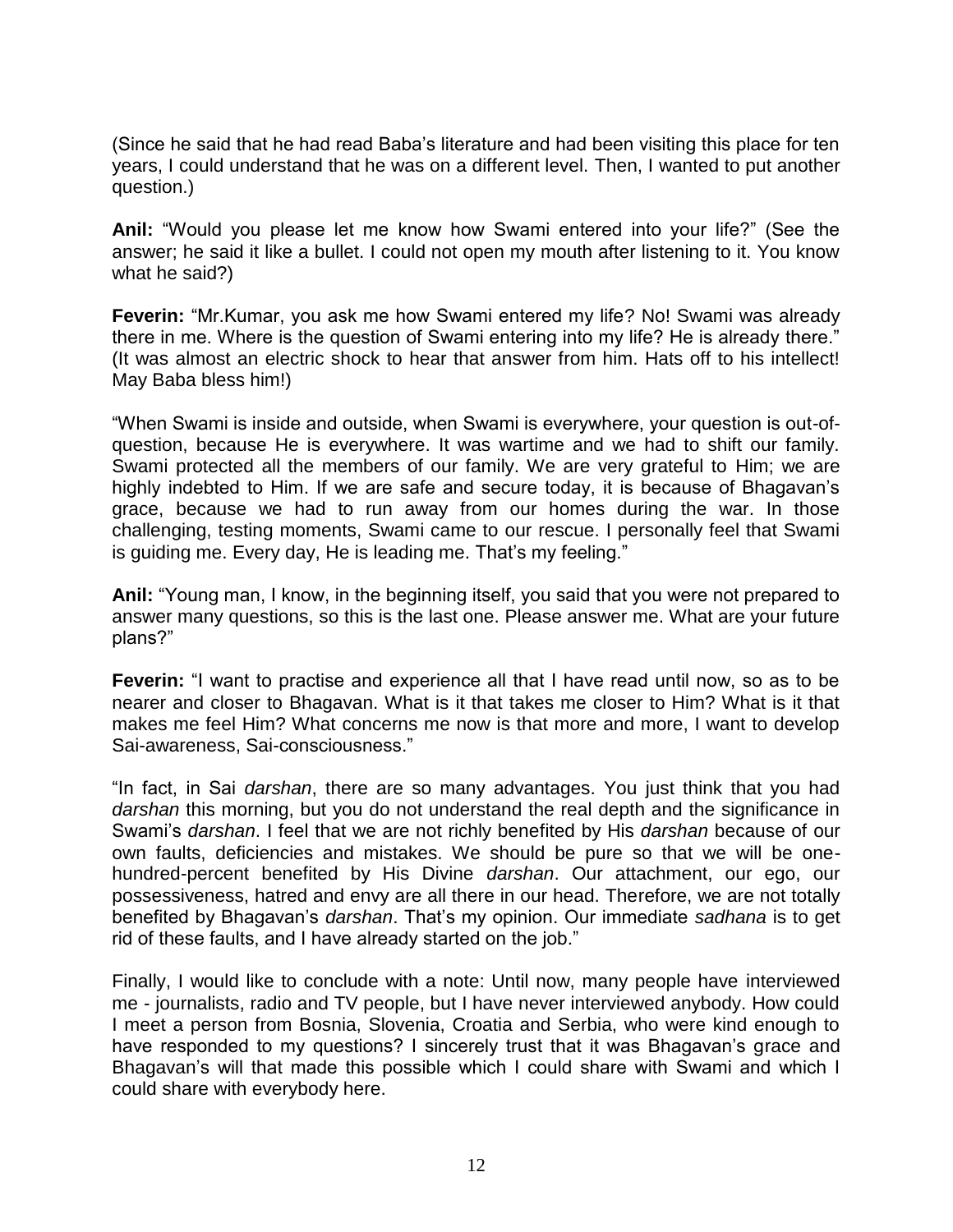# **EGO – THE WORST ENEMY**

Because of all that I heard, I have come to some conclusions. The first conclusion is this: To think that I am a great devotee is nothing but illusion; it is a big mistake! Moreover, to hear others" experience is nothing but a great epic, like the *Bhagavatha*. The *Bhagavatha* is filled with stories of devotees. When you let me know your experiences, I am privileged to hear *Bhagavatham*, stories of God. This is my conclusion. It was Parikshith from the *Bhagavatha*, who attained liberation through the Sage Suka by listening to the experiences of devotees.

I understand that life is a long, continuous journey; that life is an eternal journey, and that we have to advance and advance. I am fully convinced of the fact that Swami may convey His message through anybody here. Anyone whom I meet, anybody whom I come across, may have some message to convey to me, which is Swami"s inspiration and Swami"s will.

Therefore, the idea that I had achieved something better be given up immediately. We have to try to remove all the obstacles along our journey, along our spiritual path. Even in our dreams, let us not consider that we are superior to anybody or that we are more knowledgeable than anybody. That ego is our worst enemy. These are the lessons that I learned talking to these Sai brothers and sisters. Thank you very much.

#### **THE TALK AT KRISHNADEVARAYA UNIVERSITY, ANANTAPUR**

On the 23rd February 2004, I went to Anantapur. Bhagavan asked me to address the youth studying there in the Krishnadevaraya University. I gave a talk for about an hour and a half, as directed by Bhagavan. Naturally, if you carry Baba"s banner, you will be a successful speaker, a successful singer. You will also have a good audience. Swami will take care of everything. The talk was quite successful. They put some questions, which I want to share.

After my return from Anantapur, Swami said, "Did you not get asked the following questions?" He went on telling me all the questions put to me! Then He said, "What answers did you give?"

I said, "Swami, when You know the questions then You know the answers that I gave." (*Laughter*)

He said, "How do you know?" (*Laughter*)

"Swami, I know the answers because of Your discourses. I have also gone through Your literature, sure that I would find more answers there. You have dealt with all topics under the sun. What could we run short of?"

He just pinched my cheeks and said," Good! Good!"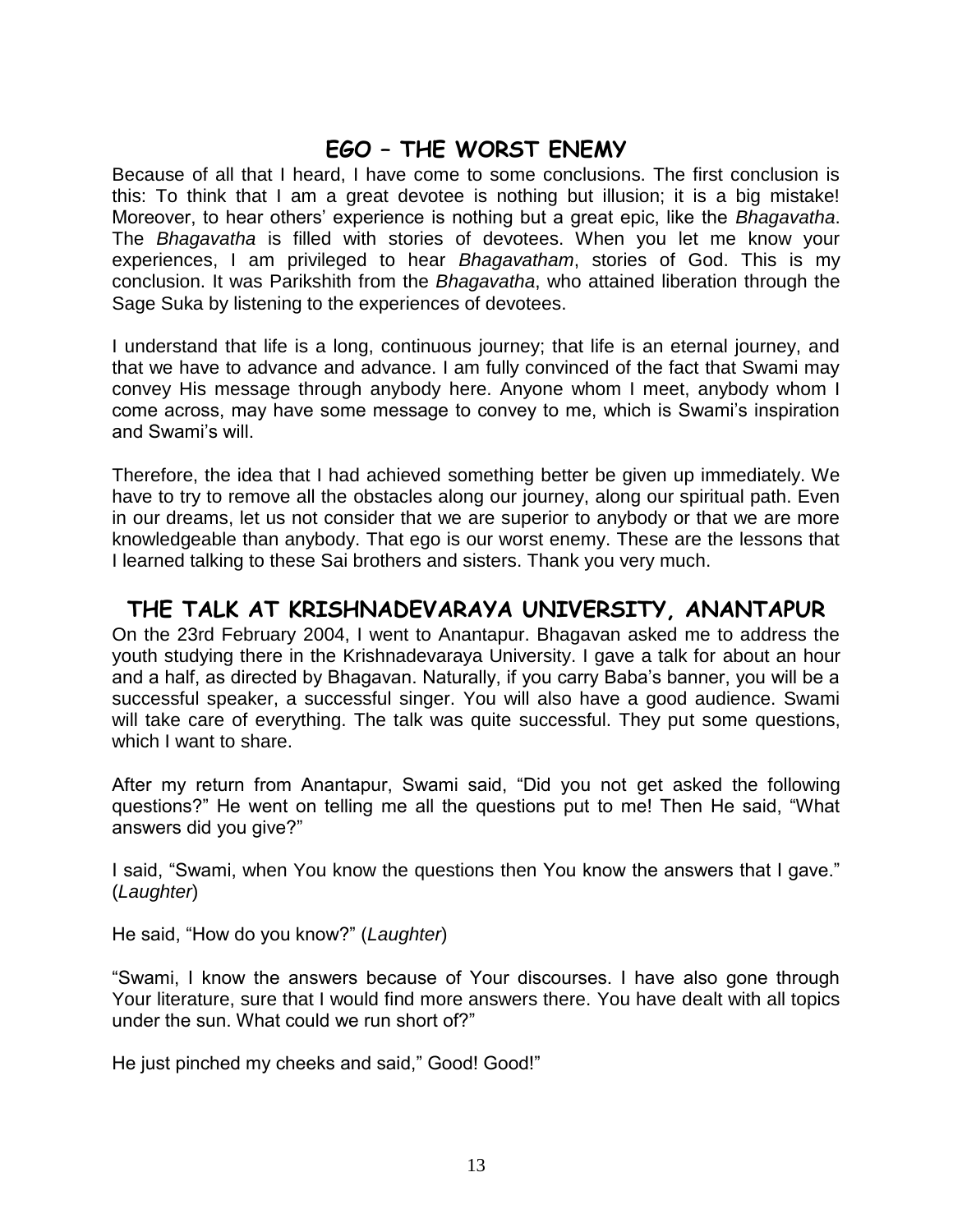So these things have also been brought to the Divine notice and attention, the questions of which He himself said in a sequential order and endorsed my answers, I"m sure that you will also appreciate them and be benefited.

#### **THE KEY IS WITH HIM**

Question #1. These are all questions from youngsters, post graduate students, research scholars. Some are students of computer science, some are students of business management. There was a dialogue, a sentence, made by the Vice-chancellor of Krishnadevaraya University, Anantapur. What did he say? At the end of the meeting, the Vice-chancellor of the Krishnadevaraya University came to me. He told me, "Mr. Anil Kumar, for the first time in the twenty-three years" existence of this university, the students behaved in a very nice way, in a disciplined way. Never do they listen peacefully to the talks. Usually we find a pelting of stones, heckling, slogans, loud talk and lack of discipline. For the first time, I am so happy to notice silence in the auditorium!"

Then I said, "Sir, shall I tell you the secret?"

He said, "What?"

"We kept Bhagavan"s six foot long picture on the dais. He will see to it that nobody can open his mouth!" (*Laughter*) "Everything was kept under lock and key. That"s all. Tomorrow, they will be normal again."

Then he said, "Sir, when His photo could control the whole audience, can you imagine if He were here in physical form? What an impact He would bring among the youth of this place?"

I said the same thing to Swami. He was very, very happy. Then He said, "Anil Kumar, did the students behave properly? Did they hear your talk in rapt attention?"

I said, "Swami, everybody heard my talk in rapt attention because of the President of the meeting."

"President? Who presided over the meeting? Was it the Vice-chancellor?"

"No! No! No! The President of this universe, Bhagavan Sri Sathya Sai Baba, presided over the meeting!"

"Oh, that is a good answer," He said. (*Laughter*)

"Swami, I feel that You locked the lips and mouths of everybody and kept the keys here in Prashanti Nilayam. Therefore, nobody could open his mouth."

"Oh! You enjoyed it!" (*Laughter*)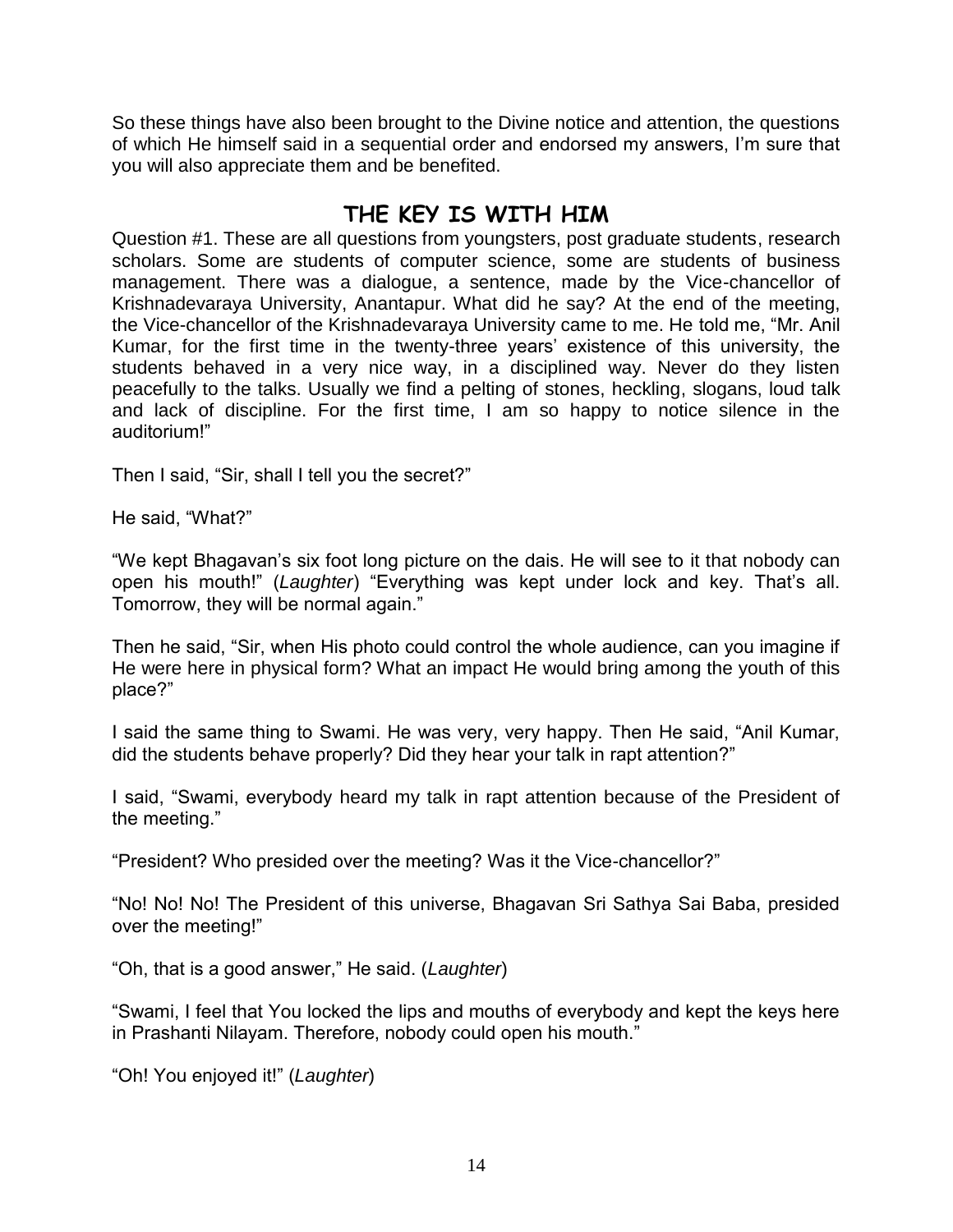"Yes, Swami! I felt Your Presence." He was so happy.

#### **QUESTIONS**

These are questions from the adults, post-graduate students, professors, grown-up people and research scholars. Some are students of Computer Science; some are students of Business Management. Most of them were non-devotees, who were exposed for the first time to a talk of this kind. Please note that.

One person among the audience asked me, "What is the theme of your talk?"

I responded, "The theme of my talk is: University to Universality." Of course, Anil Kumar is known for talking. What I said there, we can think about that later. The questions will be of some interest to you.

## **SECRET OF HAPPINESS**

**Q:** "Mr. Anil Kumar, we see you very happy. Please tell us how to be happy, like you."

**Anil:** "Young man, I understand. Instead of asking me how to be happy, please ask yourself, "Why am I unhappy?" In my case, the very same reason holds true for being happy. But, I am not going to give you an escaping answer. No!"

"To be happy:

One: We should stop comparing ourselves with others.

Two: We should stop competing with others.

Three: We should not be egoistic.

Four: We should not be jealous of others.

Five: We should find some time for good humour everyday.

Six: We should find some time to make others happy.

Seven: We should be ready to accept anything given to us at any point of time, not necessarily according to our preferences and choices. Let us have this temperament to consider everything as God"s gift. Let us develop this choice-less awareness; it will make us happy."

Because this applies to everybody, there was thunderous applause to this answer.

## **CONTROLLING ANGER**

**Q:** (*The second question came from a big man*.) "Mr. Anil Kumar, I have anger in me. I am angry with everybody. It is very easy for me to loose balance. I am always an angry man. Please tell me how not to be angry."

**Anil:** "The answers are all from our Bhagavan.

"The first point: When you are angry, stand in front of the mirror and look at your own self. You will see how ugly you are." (*Laughter*)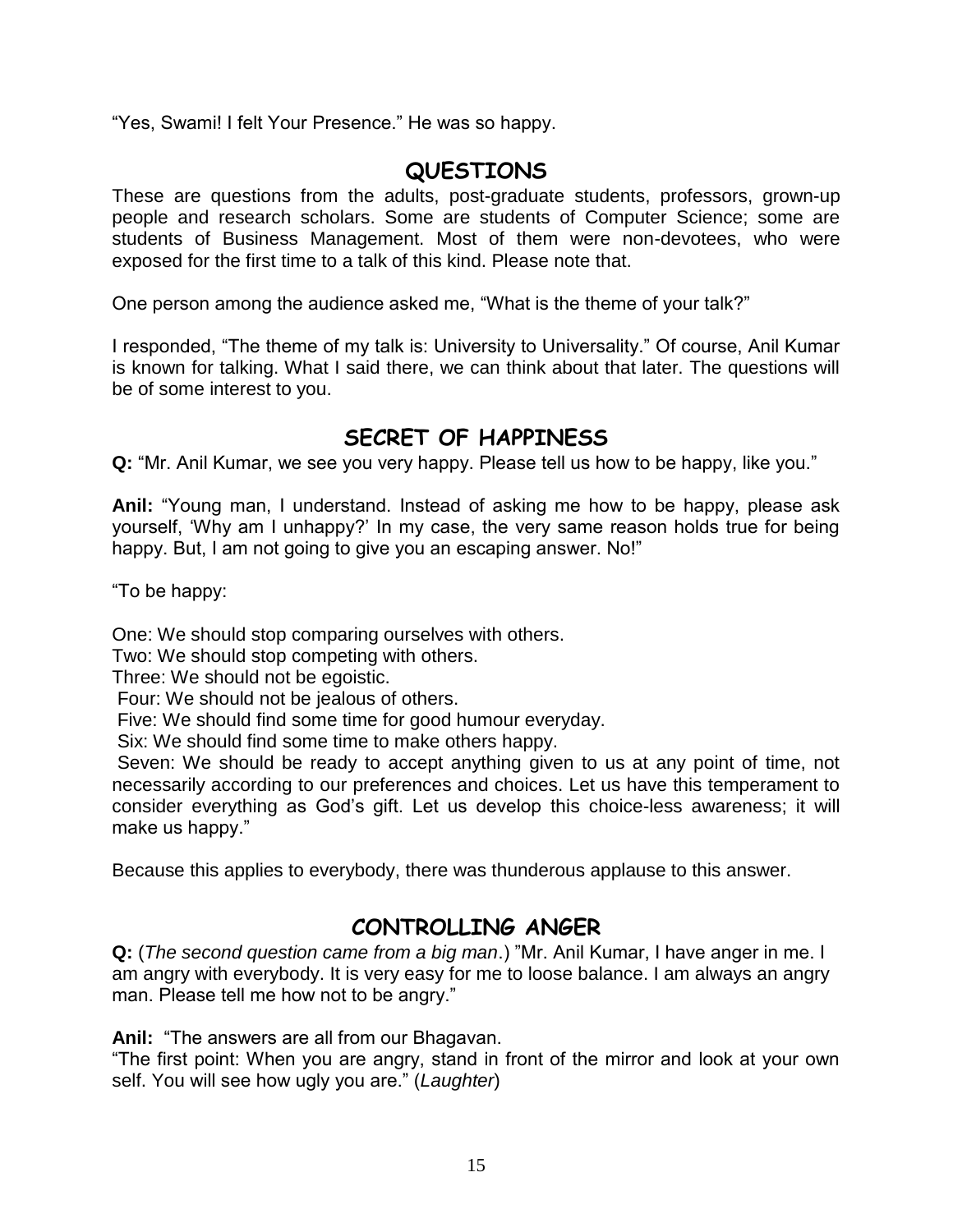"The second: Drink one glass of cold water. That will pacify you."

"The third: Come out of the house. Move freely in the open space. Anger will be pacified."

"The fourth: Know the root cause for your anger. What is the root cause for your anger? The root cause for your anger is ego. You want everybody to follow you; you want everybody to listen to you; you think you are right and the other person is always wrong. You think that you are superior to everybody and that others are inferior. This is ego. Once this is known, then you will feel that there are times that you may be wrong. Once you understand that others can also be correct; that others are as good as yourself; that others are as decent as you, then there will be no place for ego to exist. You will never be angry with anybody."

"When you try to understand the other person, when you step into his shoes, you will know his viewpoint. The best way to lose anger is to think from the other man"s point of view, not from your viewpoint." What I said seemed to be widely appreciated.

# **HOW TO DEAL WITH CRITICISM?**

**Q:** "Sir, many people criticise me. Many people make fun of me. This really disturbs me. I am a Sai devotee. They make fun of me saying how I am a Sai devotee in this modern age. When they heckle me, well, I loose my balance. How do It tackle this situation?"

**Anil:** "Young man, that is easy!"

"Point one: What did Baba say? When you receive a registered letter and you do not accept it, but reject it, the post will go back to the sender. Similarly, when anyone criticises you, if you do not hear, if you are not affected, it will go back to that fellow who is critical towards you."

"Point two: If that fellow criticises loudly, all of his words will go into the air. If he criticises you silently, it will apply to himself. Don"t worry!"

"Point three: If his criticism is true, then correct yourself, reform yourself. If the criticism is a false allegation, don"t bother yourself. Baba said, "I will not be irritated, if anyone calls Me bald-headed because I am not bald. If anyone says that Baba has a mop of hair or a halo of hair, I am not insulted because I have lots of hair!"

"If what is said is not in you, you do not have to be disturbed. If what is said is in you, even in that case, you do not need to be disturbed. That"s what Baba said."

#### **TRUE MEDITATION**

**Q:** "What is meditation? How to do it?"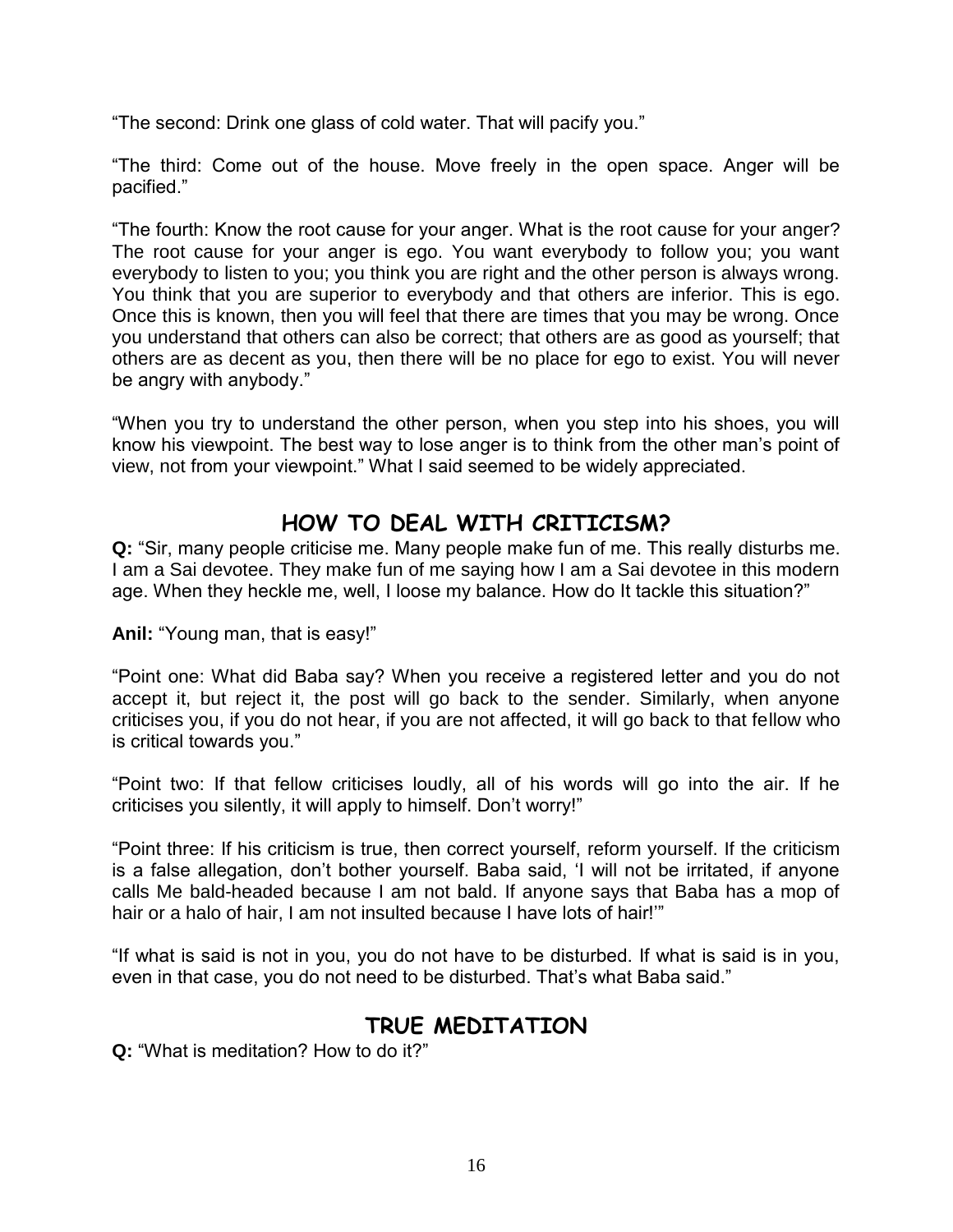"Point one: Eating, writing, walking, talking, reading -- everything is meditation, according to Bhagavan Sri Sathya Sai Baba."

"Point two: The true sign, the true indication, the success of genuine meditation, the result of meditation is arriving at a thoughtless (thought-free) state. The withdrawal of the mind is the result of any meditation."

"Point three: This meditation has to be taken in three steps. The first step is concentration, the second step is contemplation and the third step is meditation."

"Suppose you want to have a rose. What do you do? You go to the garden. There are so many plants there -- jasmines, chrysanthemums, dahlias and so many other flowers. Because you want a rose, what do you do? You avoid all the rest of the plants and walk straight to the rose plant. That is concentration. Am I clear in this?"

"When you stand in front of the rose plant, what do you do? With the help of scissors, you cut only the flower, avoiding leaves, branches and thorns. That is contemplation."

"Then you collect the flower and enjoy its smell, enjoy its beauty and you are lost in it. In watching the flower, you forget yourself. That is meditation."

"We think that concentration is meditation. Wrong! We think that contemplation is meditation. No! Meditation is forgetting yourself."

#### **EXPERIENCES ARE PERSONAL**

**Q:** "Many people question our experiences. What shall we do?"

**Anil:** "Why did your share your experiences with everybody? I am not here to share my experiences with everybody. No! Unless you are genuinely interested, unless you want to know positively, why should I share my experience with you? I am not supposed to share my experiences with critics, with people who question me or with people who doubt me, because that will damage my life. That will weaken my faith. That will make me weak spiritually. Therefore, we are not here to share our experiences along the street with everybody. No! So, your mistake is to tell everybody. Therefore, they are questioning you."

"Swami will send you a genuine man, who needs your support, who needs your advice, who requires your personal experiences, so that he will be enriched." So that is your fault.

"Why are you sharing your experiences? Have you questioned yourself? Is it for publicity? Is it an ego trick? Is it for name and fame? Why do you do it?"

"Experiences are personal, while messages are universal. Share the message with everybody, be it a devotee or a non-devotee, because the message is universal. Only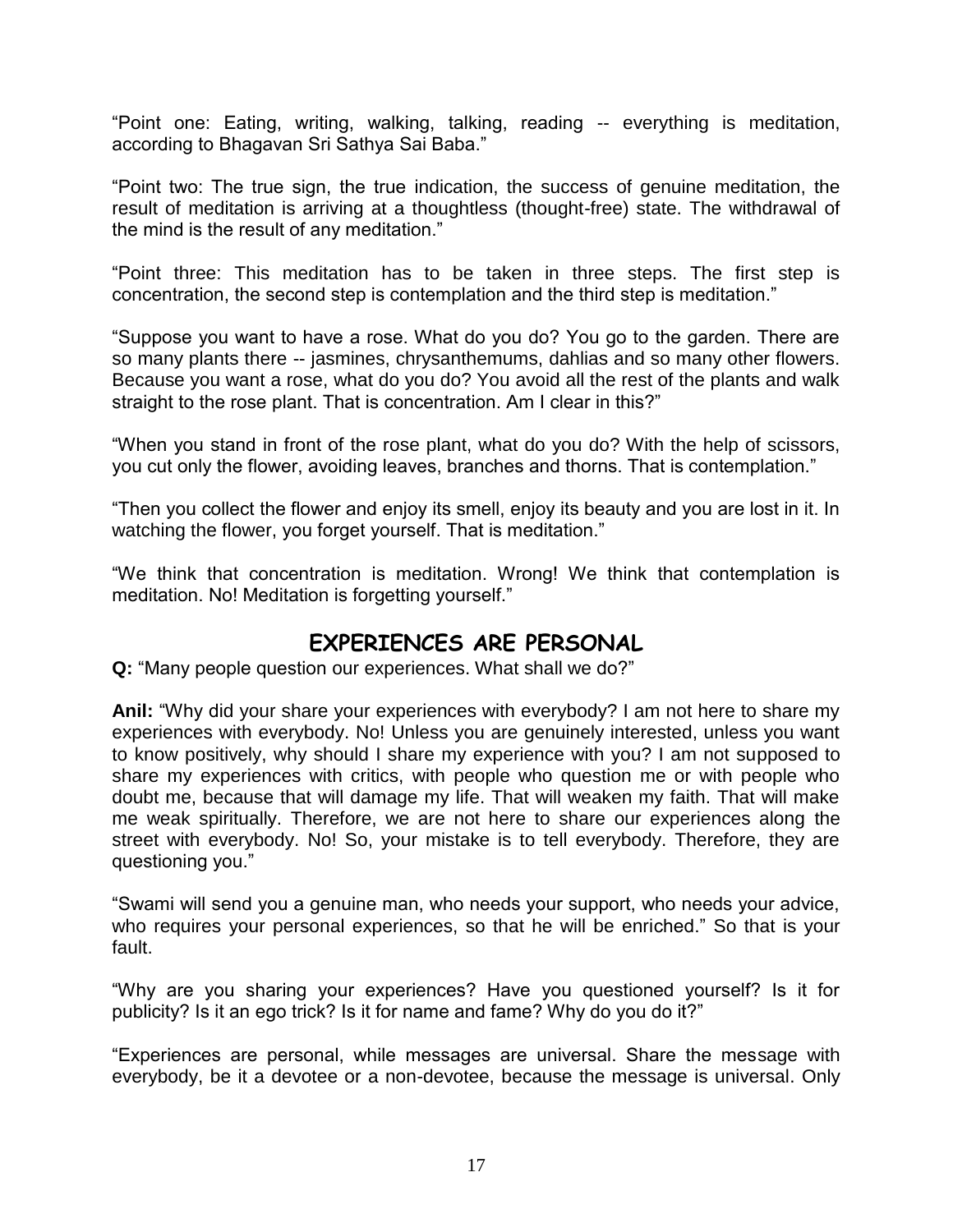share personal experiences with another trusted devotee." Because experiences are individual, while message is universal.

# **CORRECT YOURSELF AND THE WHOLE WORLD WILL BE CORRECTED**

**Q:** *(From a young man, a research scholar)* "Sir, so many are dying in Kashmir. The whole of Afghanistan is washed out. The whole of Iraq is bombed. There is continuous war between Palestine and Israel. What is Baba doing? Why is He silent?"

**Anil:** "First, Baba wants you to correct yourself. You are not peaceful with yourself. How do you expect peace everywhere? You are not happy with your own self. How can you find happiness everywhere?"

"A simple example: A father brought a map of India for his son. The son saw the map of India and started playing with it. Unfortunately, he tore it to pieces. His father was very much upset. He scolded his son like anything. After sometime, the son brought back the map as-it-was. The father was surprised. He asked his son, "How could you bring this map back?""

"He said, "Dad, on the other side of the map, there is a picture of a man. I put the first piece where the head should be. Then, I put the two pieces where the hands are. I put the fourth and fifth pieces where the legs are located. As I assembled the man, the map was set right.""

"So, if you correct yourself, the whole world will be corrected. Don"t worry about Iraq and Afghanistan. First, worry about yourself."

#### **ALL WORK IS SWAMI'S WORK**

**Q:** "When I am busy with my research, how can I think of God always, throughout? It disturbs my work. Is it possible to do?"

**Anil:** "Baba said one thing: "Why do you consider that you are separate from God? Why do you think that research is your work? Why do you think business is your work? Why do you think teaching is your work? There is nothing like your personal work. Everything is God"s work. Once you begin your day with a word of prayer, everything is God"s work!""

"What are we doing now? This is Swami"s work. Our friends are recording. You are listening and I am speaking. This is God"s work. We are not making any business. We are not selfish. We are not doing it for any name and fame. We want to share the matters of devotion with the world of devotees so that they will be happy. That's our job. This is Swami"s work. This is not our personal work. Once you do your work in the name of Swami, that becomes God"s work. There is nothing like personal work verses God"s work."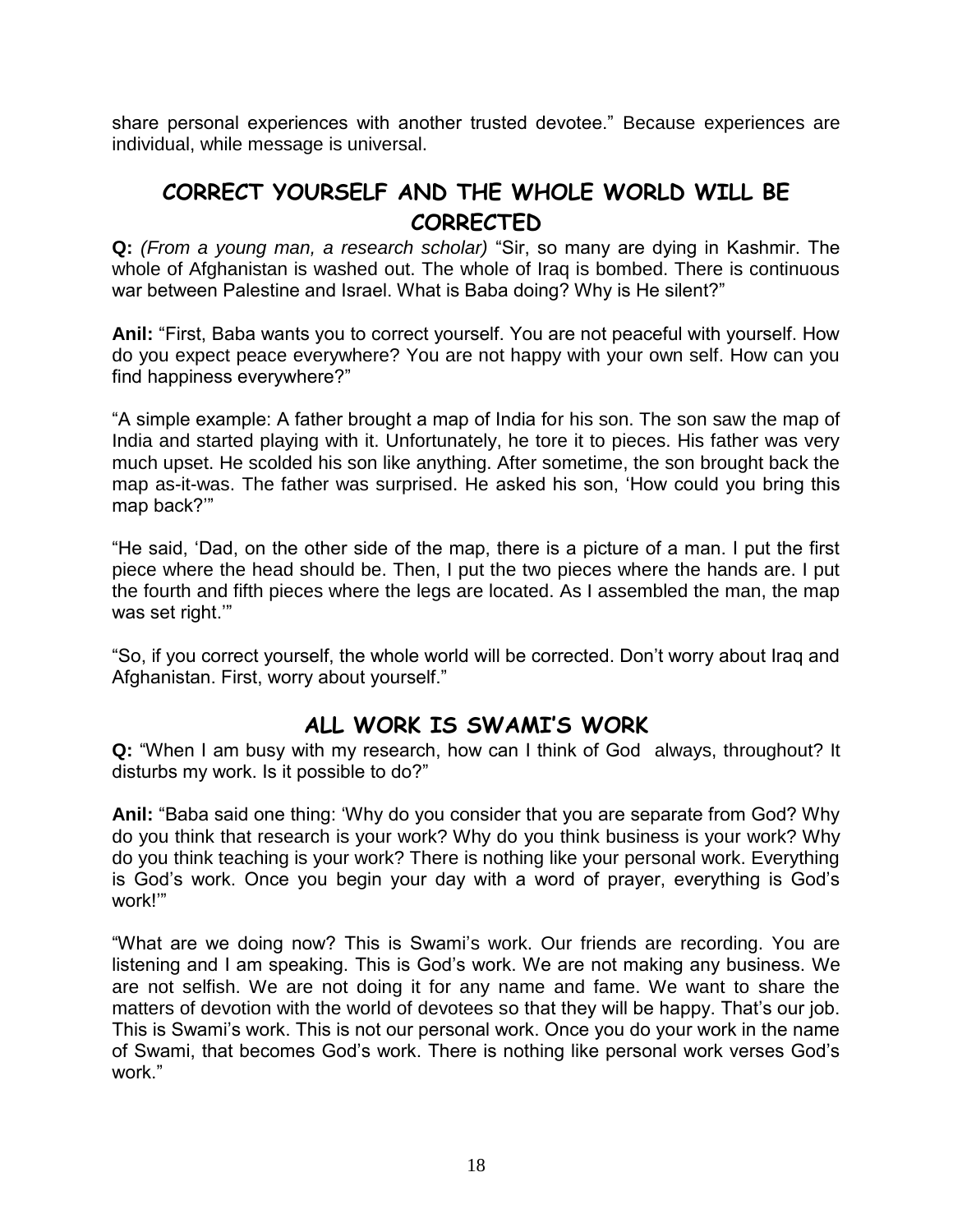#### **REMEDY FOR NEGATIVE THOUGHTS**

**Q:** Another question from a lady research scholar: "Sir, I have so many negative thoughts. What is the remedy?"

**Anil:** "When you know that your thoughts are negative, it is in your hands to turn them into positive thoughts. You are comfortable with negative thoughts. Therefore, they are coming in sequence, all these years. Once you understand that negative thoughts are dangerous, they will not come to you again. If what you are holding is not a rope, if you know that it is a snake, you will drop it immediately. You will not play with it. Is it not? Similarly, once you know that negative thoughts are dangerous, you will not entertain them."

"How do we give up negative thoughts? By developing positive thoughts, negative thoughts can be given up, because God is positive. Only a positive mind can experience God, never a negative mind. When you are clicking my photograph, if I turn my back, can you take my picture? Impossible! I should turn my face towards the lens so that you can take my picture. Similarly, you should turn towards the lens of God; that is the positive mind." That"s what I said.

## **THINK OF GOD TO REMOVE EGO**

**Q:** Another question from another lady - How to give up ego?"

Anil: "Say this sentence: 'Oh, ego! Let you go!' First, you say that. Then, you can give up your ego by thinking of God. God is greater than you are! God is mightier than you are! God is more powerful than you are! God is omniscient! God is omnipotent! In front of Him, we are nothing. When you think of God, you will be humble. When you think of yourself, you will be egoistic. When you walk towards the sun, your shadow will be behind you. When you walk against the sun, the shadow will be in front of you. Similarly, walk towards the sun, towards God. Then there will be no ego at all. You are walking against the sun, against God, so you are guided by your own shadow, the ego."

## **HOW DO I BECOME BABA?**

**Q:** This question is from a mischievous young man*.* "You say that everyone is God. You say that Baba is God. Now, tell me, how to be Baba now? I want to be Baba!"

**Anil:** "Why do you say, "how to be"? You *are* already Baba, but you have not known it. How to know that?"

"A simple example: You are a post-graduate student. You are a university student. Baba is giving free education there in Prashanti Nilayam. You give free tuition, free tutorials, to children in the neighbouring villages. You are a Baba in miniature. Baba is giving free medicine there. You organise medical camps here. You bring doctors and you bring patients. You help them. You are a mini-Baba. Baba loves everybody. You start loving everybody. You are Baba. Baba is one of sacrifice. In your own way, when you learn to sacrifice, you are Baba."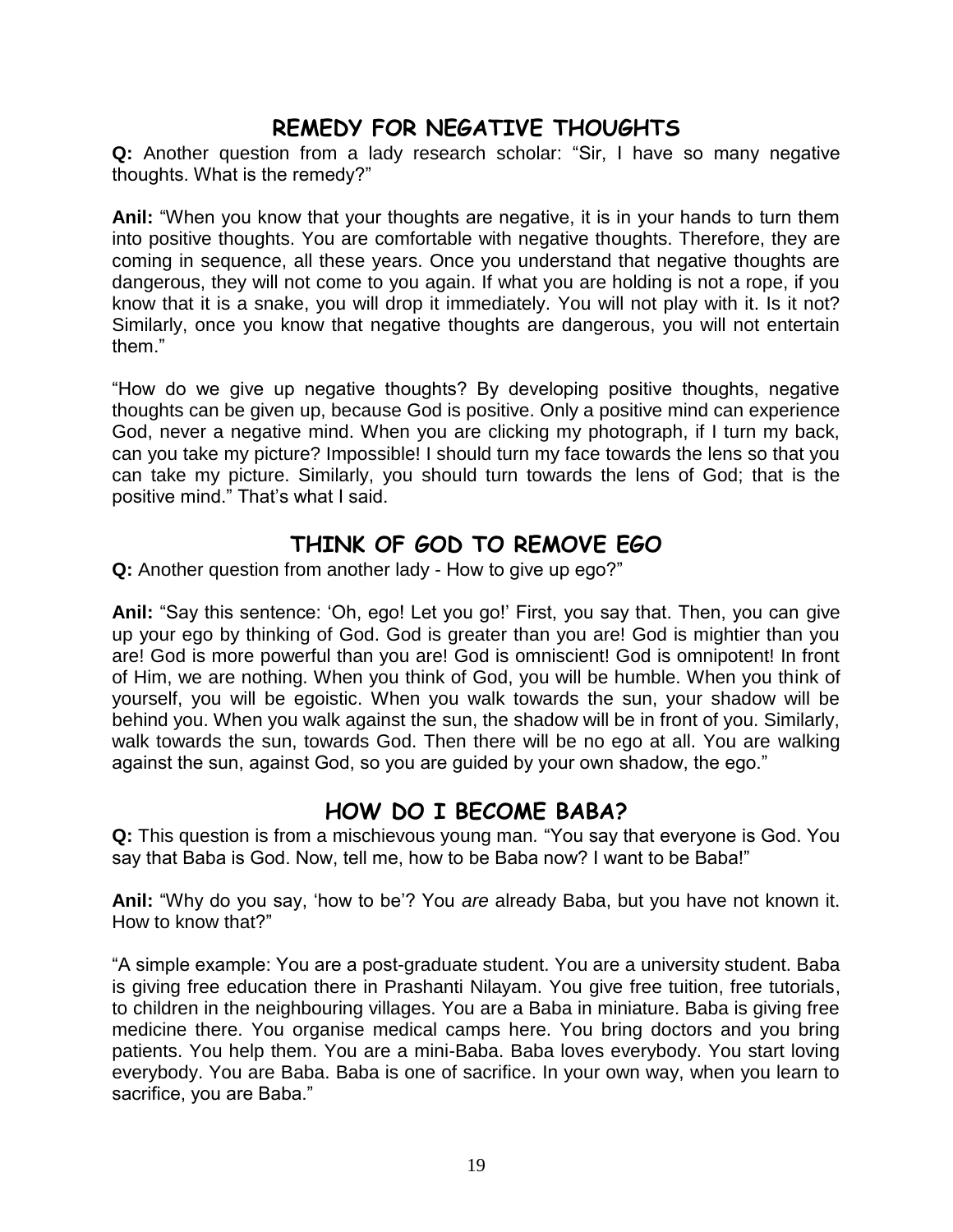"By cultivating godly qualities, you are God. Being worldly, you cannot know that you are God. So, cultivate Baba qualities. Then you are Baba. You are not going to become Baba. You already *are* Baba." That"s what I said.

# **LET US LIVE SAI**

**Q**: "How to influence others?"

**Anil:** "You don"t need to influence anybody. You cannot influence anybody because influencing others is a political game. Influencing others is a matter of business. Let us not influence anybody. If at all you want to influence anybody, you should be an example to others."

"In spite of all the problems, if you are still smiling, if you are still happy, if you still maintain a balanced state of mind, people are influenced by your example, not by your words. So, how to influence others? Be the best example. Live the principles of Sai, but do not preach the principles of Sai. Let us live Sai, not speak about Sai." That"s what I said.

#### **YOUR HEART IS PRASHANTI NILAYAM**

**Q:** "Sir, is it possible for all of us to go to Prashanti Nilayam and stay there? We are here in the university. Do you expect all of us to come there? How to come to Prashanti Nilayam?"

**Anil:** "Gentlemen, Prashanti Nilayam is not there. Prashanti Nilayam is your heart. A peaceful heart is Prashanti Nilayam. A blissful heart is Prashanti Nilayam. A heart of love and compassion is Prashanti Nilayam. It is not just a geographical place. You do not need to come there. Wherever you feel peaceful, that is Prashanti Nilayam. Wherever you feel blissful, that is Prashanti Nilayam. Don't think of shifting over there."

## **GIVE LOVE AND TAKE LOVE**

**Q:** *(This question is from a professor.)* "Sir, I am a Sai devotee and I saw you there a number of times. I saw you talking to students and happily moving with all of them. How are you able to control them and be close to them? You are cheerful and very close to them. At the same time, how do you control them in the classroom and teach them?"

**Anil:** "Sir, it is very simple! When your students know that you love them, they will run after you. When your students know that you are their well-wisher, they will be with you. Once students know that you are sacrificing your life for them, they will be ready to sacrifice their life. When students receive your love, they love you in turn; everything is nothing but reaction, reflection and resound."

## **GOD WILL ALWAYS PULL YOU OUT**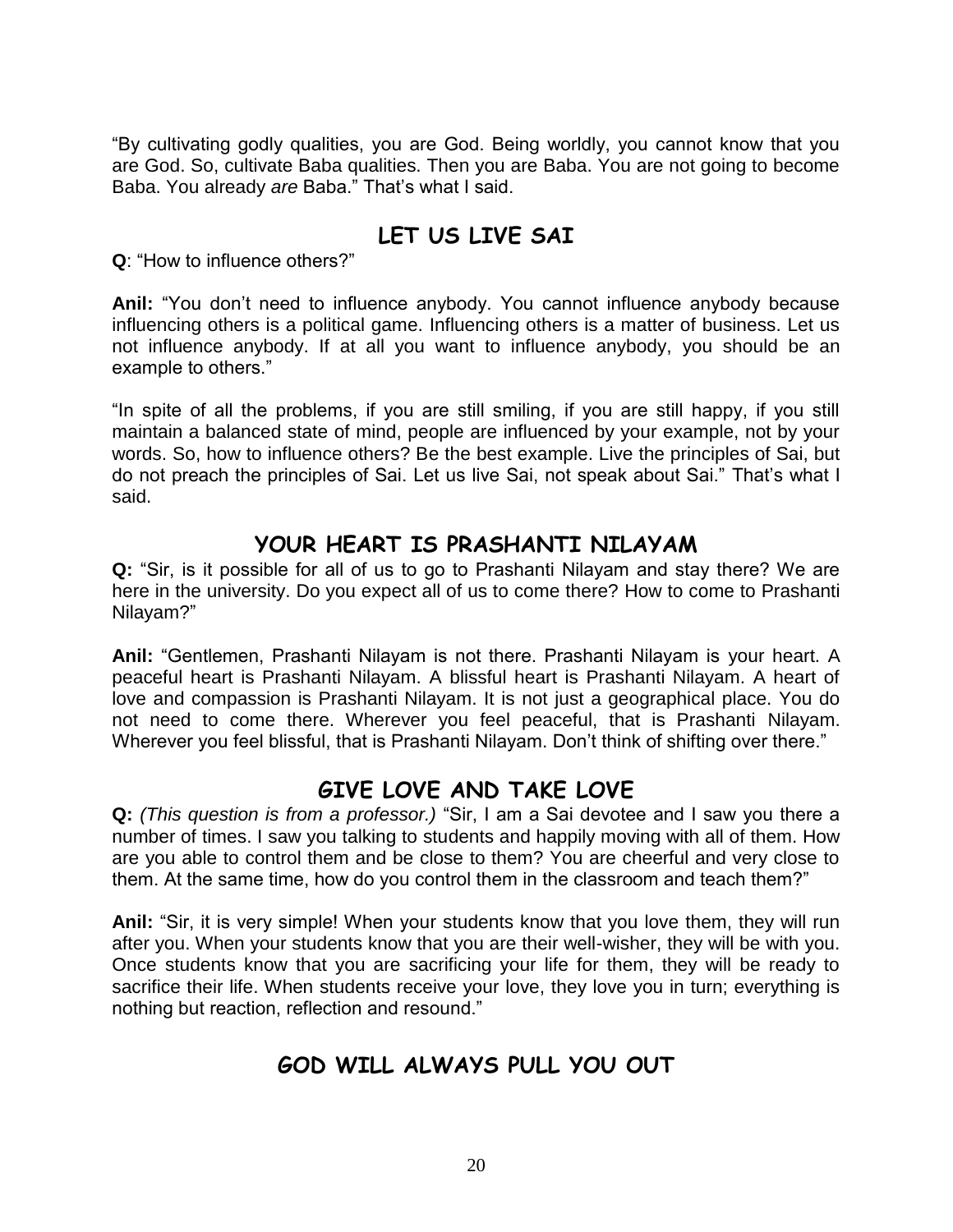**Q:** The last question: "Sir, are we in delusion? Have we pushed ourselves into this delusion? Or has God pushed us into delusion?"

**Anil:** "This is the only spiritual question I have received until now. I am glad that at least this session is ending with a spiritual question!"

"God will never push you. God will take you away from bondage. He will pull you out, but He will never push you in. Please understand this. In fact, there is no delusion. Delusion is your own imagination."

"When you stand under a tree, you find a shadow. There is no shadow above the tree. Below the tree, there is a shadow. Why? The tree has leaves (desires). The tree has branches (attachment). Human life is a tree with branches of attachment and leaves of desires. So, the leaves of desires and the branches of attachment of the tree of life are responsible for this illusion, for the shadow. Once, you come out from under the tree, above the tree there is only light and no shadow. Similarly, when you look up to God, there is no delusion. When you look down toward the world, under the tree of life, you are in illusion. So, you have gone; God has not pushed you. Instead, He will pull you out!"

#### **SWAMI EXPRESSES HIS HAPPINESS**

When I said these things to Swami, He was immensely happy. I told Him, "Swami, these are all the answers from Your Divine discourses."

He said, "I am very, very happy."

At the end, He asked, "Where did you have your dinner?" (*Laughter*)

"Swami, I had dinner there in the Sai centre at Anantapur."

"Did they serve all the items you wanted?"

"Yes, Swami! They fed me very well. I am very thankful to them. It was 12 o"clock by the time I returned home."

Bhagavan said, "At least it is good that you returned. I thought you would settle there." (*Laughter*)

"No, Swami."

He was so happy.

The next morning He was also asking me, "How was the Anantapur trip?" (*Laughter*)

"Swami, excellent, by Your grace!"